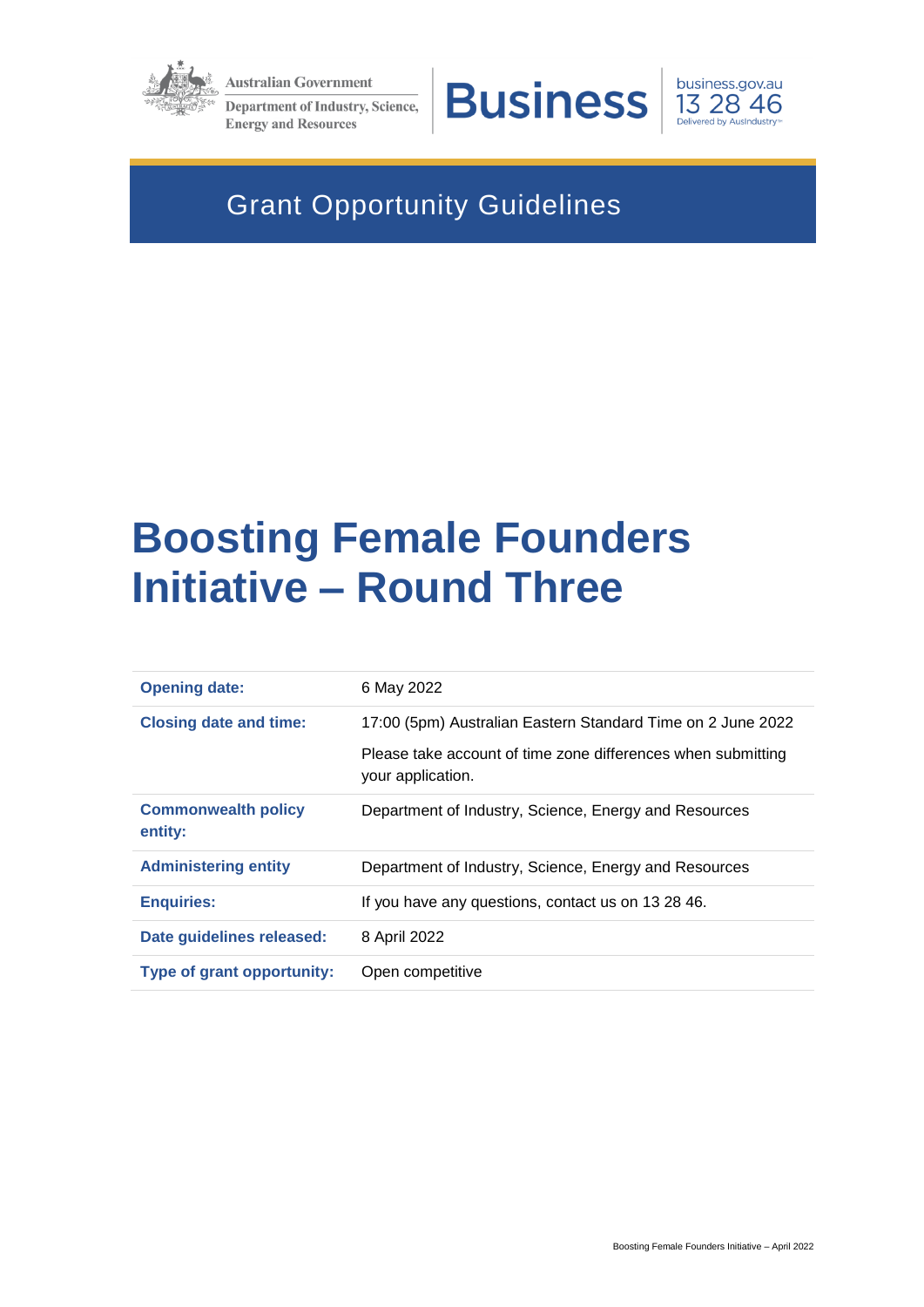# **Contents**

| 2. |       |        |  |
|----|-------|--------|--|
|    | 2.1.  |        |  |
|    |       | 2.1.1. |  |
| 3. |       |        |  |
|    | 3.1.  |        |  |
|    | 3.2.  |        |  |
|    |       |        |  |
|    | 4.1.  |        |  |
|    | 4.2.  |        |  |
|    | 4.3.  |        |  |
|    |       |        |  |
|    | 5.1.  |        |  |
|    | 5.2.  |        |  |
|    |       |        |  |
|    | 6.1.  |        |  |
|    |       |        |  |
|    |       | 6.1.2. |  |
|    |       | 6.1.3. |  |
|    | 6.2.  |        |  |
|    |       | 6.2.1. |  |
|    |       | 6.2.2. |  |
|    |       | 6.2.3. |  |
| 7. |       |        |  |
|    | 7.1.  |        |  |
|    |       |        |  |
|    |       |        |  |
|    | 7.2.  |        |  |
| 8. |       |        |  |
|    | 8.1.  |        |  |
|    | 8.2.  |        |  |
|    | 8.3.  |        |  |
| 9. |       |        |  |
|    |       |        |  |
|    | 10.1. |        |  |
|    | 10.2. |        |  |
|    | 10.3. |        |  |
|    | 10.4. |        |  |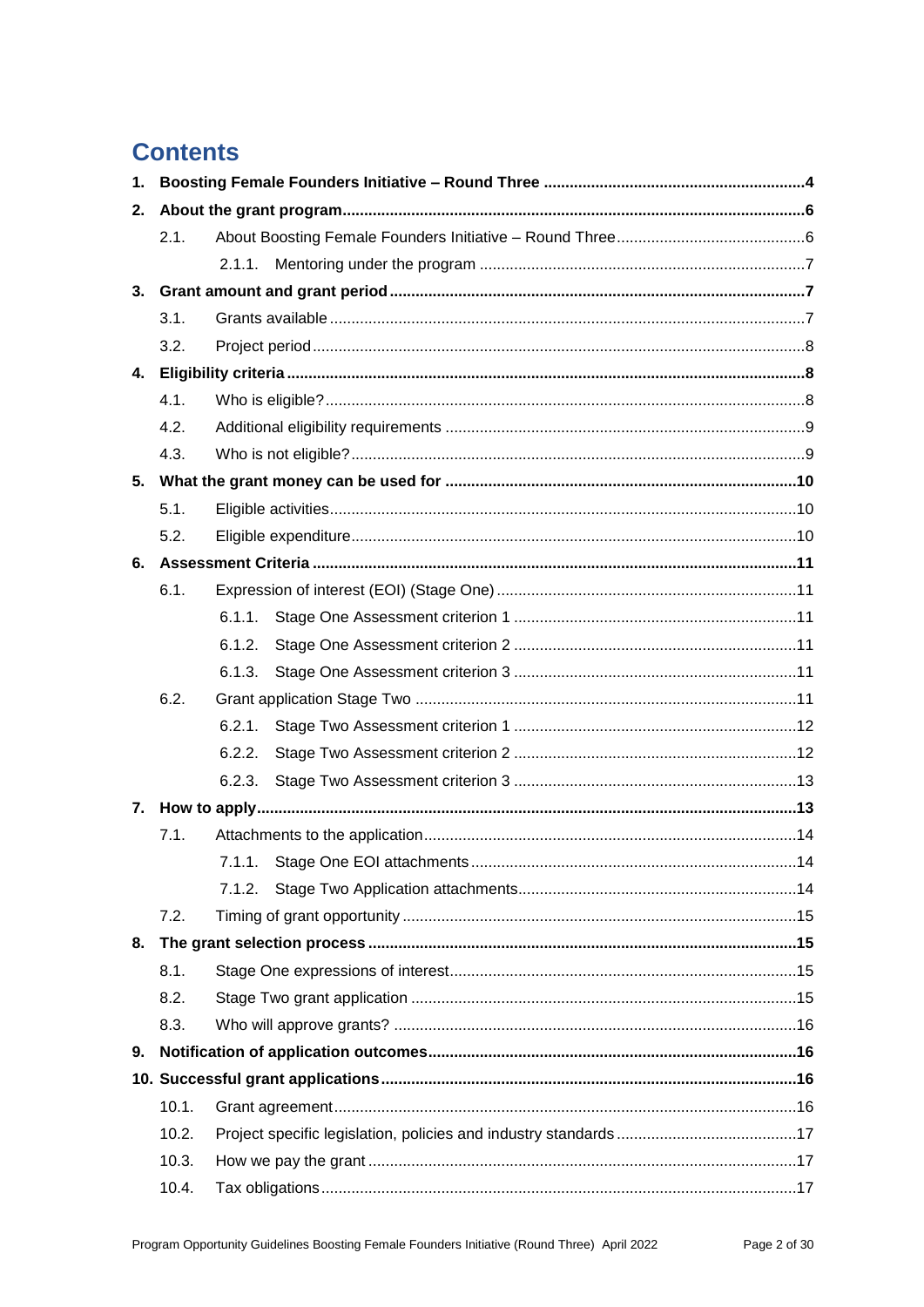| 12.1.       |  |  |
|-------------|--|--|
| 12.2.       |  |  |
|             |  |  |
|             |  |  |
|             |  |  |
| 12.3.       |  |  |
| 12.4.       |  |  |
| 12.5.       |  |  |
| 12.6.       |  |  |
| 12.7.       |  |  |
|             |  |  |
| 13.1.       |  |  |
| 13.2.       |  |  |
|             |  |  |
|             |  |  |
|             |  |  |
|             |  |  |
| 13.3.       |  |  |
|             |  |  |
| Appendix A. |  |  |
| A.1         |  |  |
| A.2         |  |  |
| A.3         |  |  |
| A.4         |  |  |
| A.5         |  |  |
| A.6         |  |  |
| Appendix B. |  |  |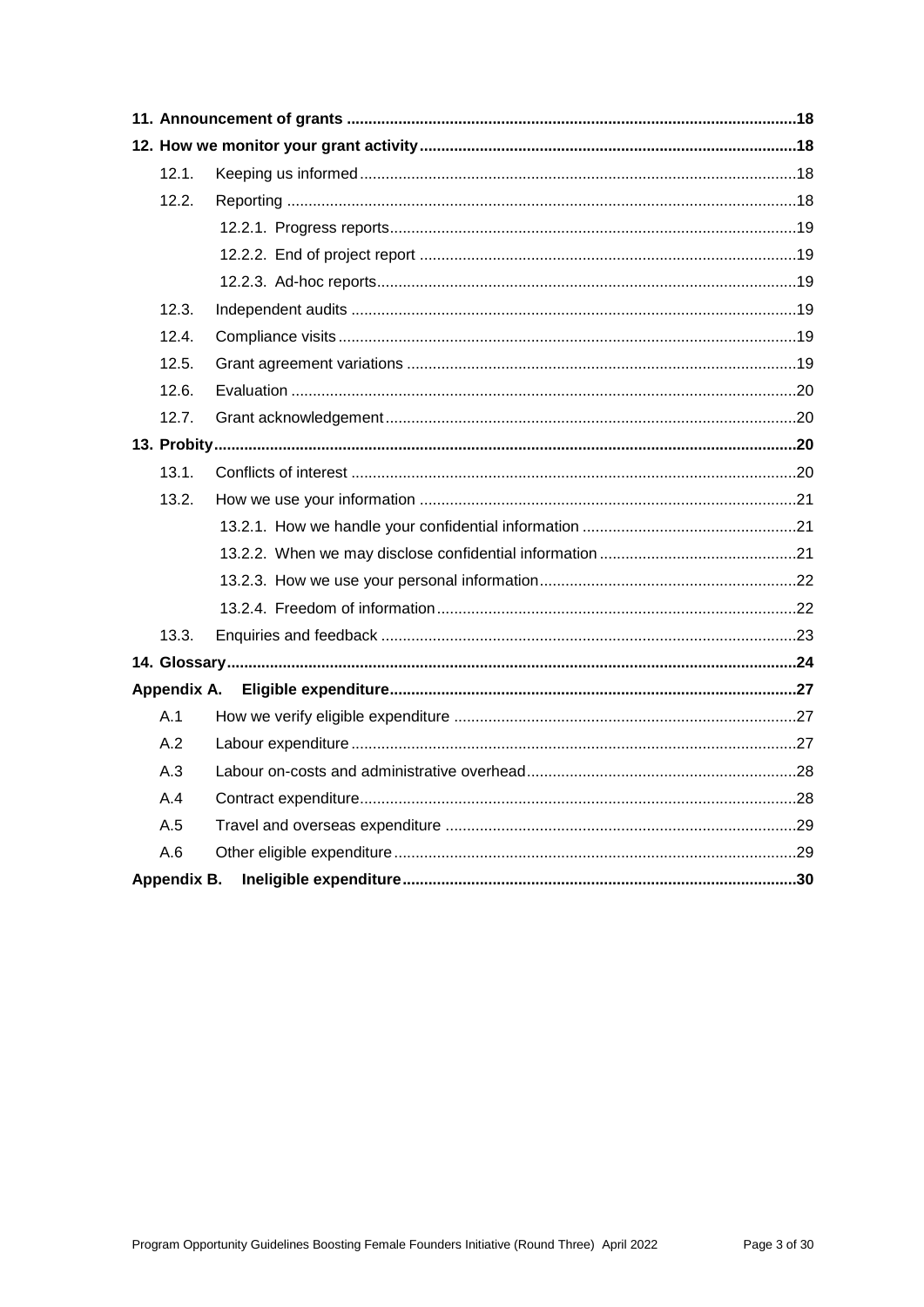# **1. Boosting Female Founders Initiative – Round Three**

# **The Boosting Female Founders Initiative is designed to achieve Australian Government objectives**

This grant opportunity is part of the above grant program, which contributes to the Department of Industry, Science, Energy and Resources Outcome 1: Enabling growth and productivity for globally competitive industries through supporting science and commercialisation, growing business investment and improving business capability and streamlining regulation. The Department of Industry, Science, Energy and Resources works with stakeholders to plan and design the grant program according to the *Commonwealth Grants Rules and Guidelines (CGRGs)*.

# J **The grant opportunity opens**

We publish the grant guidelines on [business.gov.au](http://www.business.gov.au/) an[d GrantConnect.](https://www.grants.gov.au/)

# J

# Stage One - Expression of Interest (EOI)

### **You complete and submit an EOI**

You complete the online EOI form, addressing all Stage One eligibility and assessment criteria in order for your application to be considered.

# J **We assess all EOIs**

We assess all EOIs against eligibility criteria. An Independent Assessment Committee will assess applications against the EOI assessment criteria and recommend to the Program Delegate which EOIs should be invited to submit a Stage Two grant application. The Program Delegate then makes a decision on which projects can progress to Stage Two.

# J **We notify you of the outcome**

We advise you of the outcome of your EOI.

# 业

# Stage Two – Grant application

#### **Successful applicants from Stage One are invited to complete and submit a grant application**

You complete the application form, addressing all Stage Two eligibility and assessment criteria in order for your application to be considered.

# J

#### **We assess all grant applications**

An Independent Assessment Committee will assess applications against the Stage Two assessment criteria, including an overall consideration of value with relevant money and compare it to other eligible applications.

# $\blacklozenge$

#### **We make grant recommendations**

We provide advice to the Program Delegate on the merits of each application.

# J **Grant decisions are made**

The Program Delegate decides which applications are successful.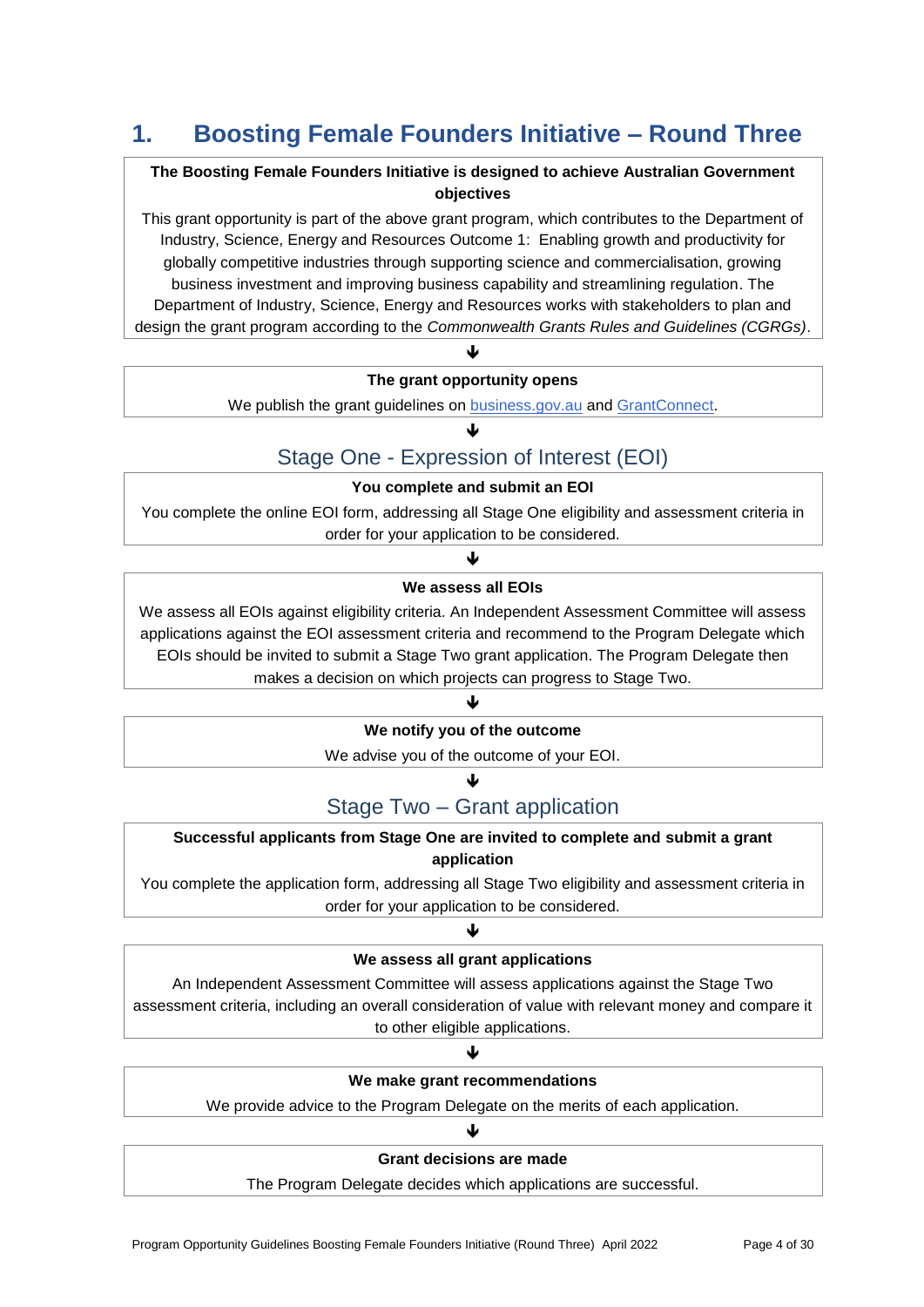#### **We notify you of the outcome**

We advise you of the outcome of your application. We may not notify unsuccessful applicants until grant agreements have been executed with successful applicants.

# $\blacklozenge$ **We enter into a grant agreement**

We will enter into a grant agreement with successful applicants. The type of grant agreement is based on the nature of the grant and proportional to the risks involved.

# $\blacklozenge$ **Delivery of grant**

You undertake the grant activity as set out in your grant agreement. We manage the grant by working with you, monitoring your progress and making payments.

#### ↓

#### **Evaluation of the Boosting Female Founders Initiative**

We evaluate the specific grant activity and the program as a whole. We base this on information you provide to us and that we collect from various sources.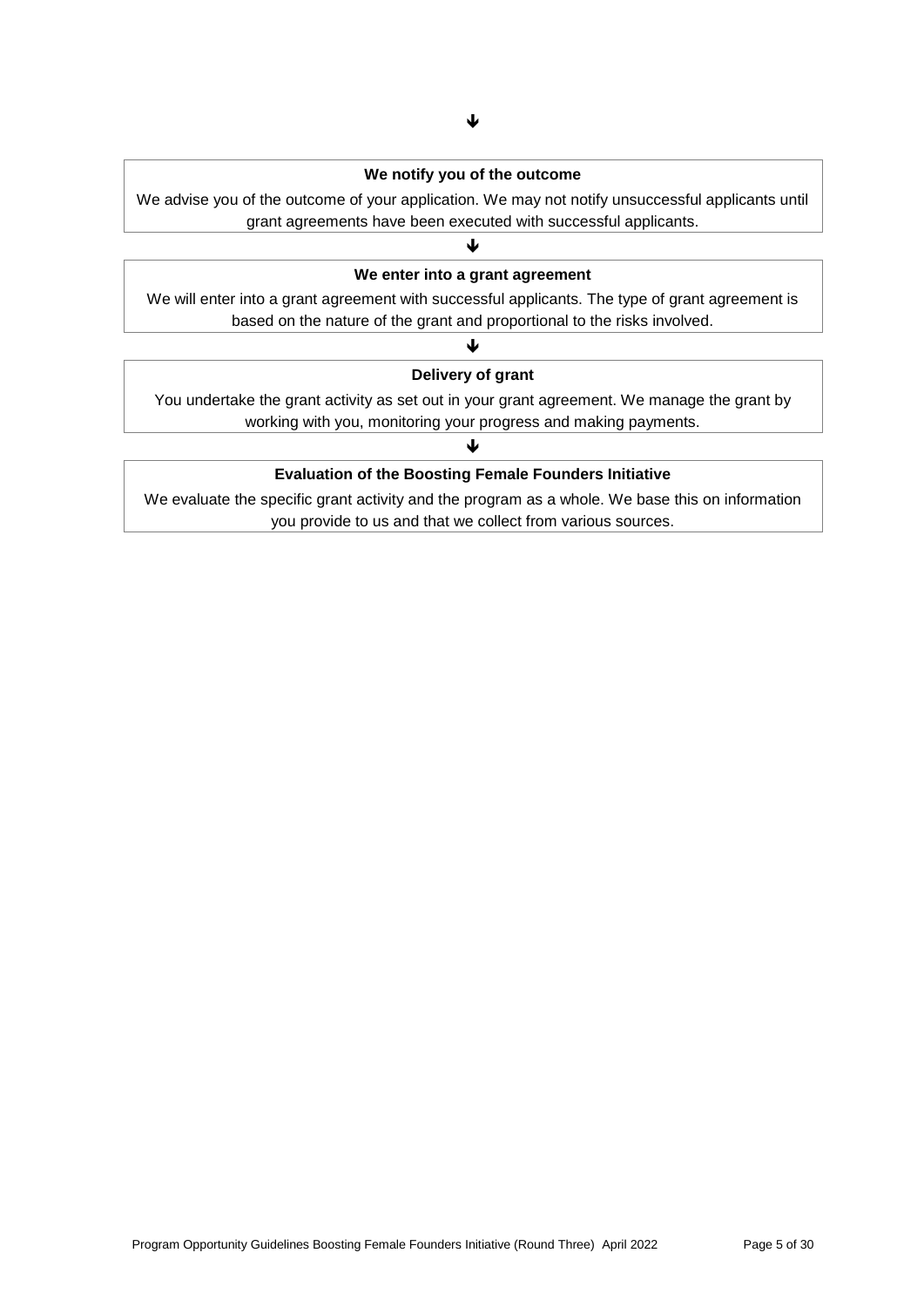# **2. About the grant program**

The Boosting Female Founders Initiative (the program) will run over five years from 2020-21 to 2024-25. The program is part of the 2018 and 2020 Women's Economic Security Statements, which help to support more Australian women into work and Australia's international obligations under the Convention on the Elimination of all forms of Discrimination against Women (CEDAW). The program will provide targeted support through grants on a co-contribution basis to female owned and led startups to scale into domestic and/or global markets.

Innovative startups play a critical role in the economy by bringing new products and services to market and driving job creation. Startups are the largest contributor to job creation in Australia.

Greater levels of entrepreneurship among women and better access to resources by women entrepreneurs can contribute to innovation, job creation, economic growth and social inclusion.

The objectives of the program are to:

- stimulate private sector investments into innovative startups led by women
- help women entrepreneurs overcome barriers to accessing finance and support necessary to scale their startups
- enable female founders to scale-up, expand into domestic and/or global markets, and become self-sufficient
- **•** boost the economy through increasing the diversity of startup founders.

The intended outcomes of the program are:

- **EXEDENT Increased number of startups founded and sustained by women**
- new products and services are brought to market by startups founded by women
- **EXEDENT** increased financial investment in startups founded by women
- women improve their earning potential through entrepreneurship
- **Facilitate mentor relationships to support entrepreneurial development**
- **increased job creation and economic growth.**

# 2.1. About Boosting Female Founders Initiative – Round Three

These guidelines contain information for the Boosting Female Founders Initiative Round Three grants.

This document sets out:

- the eligibility and assessment criteria for both stages
- how we consider and assess grant applications
- **•** how we notify applicants and enter into grant agreements with grantees
- how we monitor and evaluate grantees' performance
- responsibilities and expectations in relation to the opportunity.

The grant opportunity will be delivered through a two-stage competitive selection process due to the expected high demand for this program. You will first submit an Expression of Interest (EOI) at Stage One. If successful, you will be invited to submit a Stage Two grant application. Refer to section 7 on how to apply.

The Department of Industry, Science, Energy and Resources (the department/we) is responsible for administering this grant opportunity.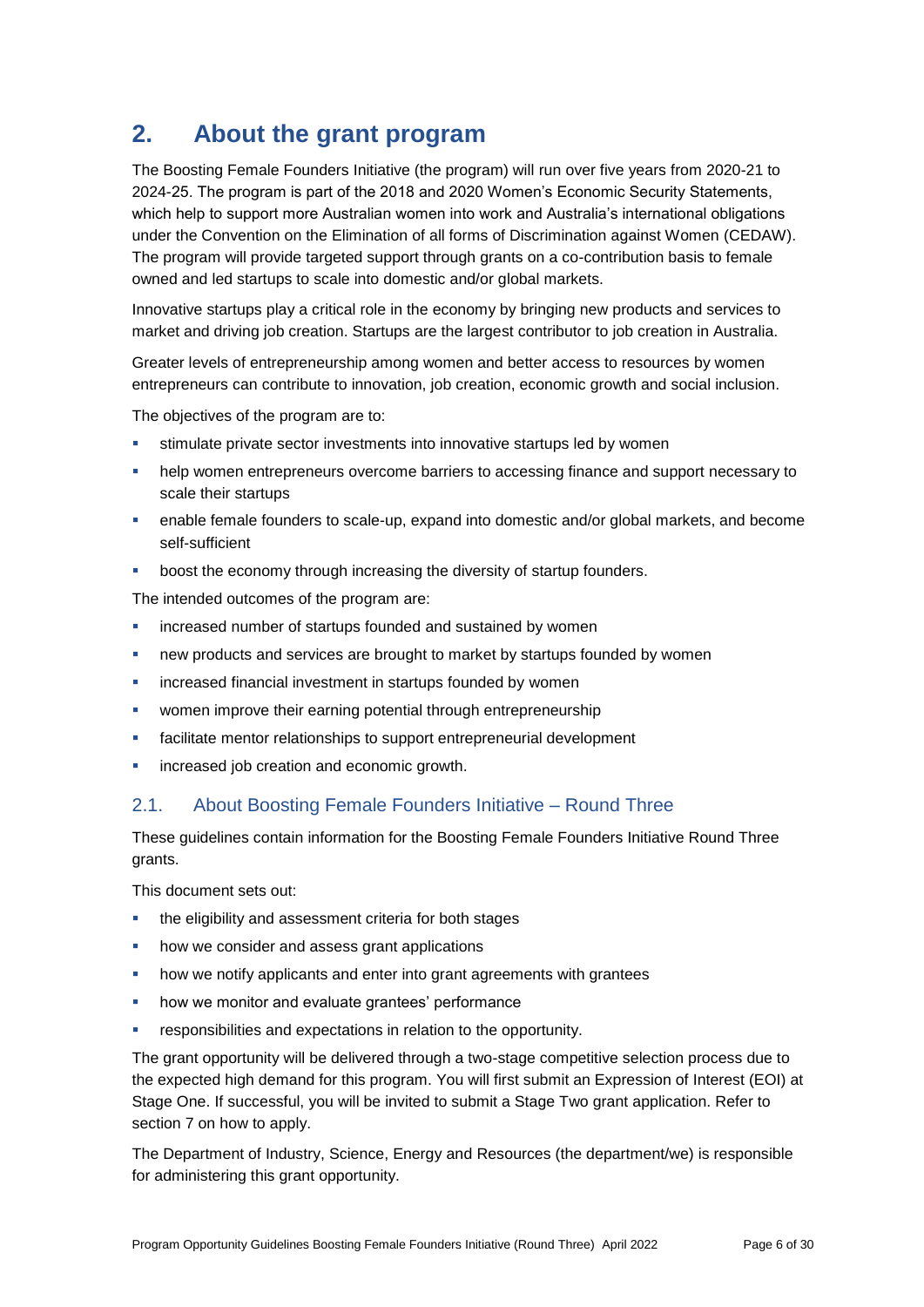We administer the program according to the *[Commonwealth Grants Rules and Guidelines](https://www.finance.gov.au/government/commonwealth-grants/commonwealth-grants-rules-guidelines)* [\(CGRGs\)](https://www.finance.gov.au/government/commonwealth-grants/commonwealth-grants-rules-guidelines)<sup>1</sup> .

We have defined key terms used in these guidelines in the Glossary at section 14.

You should read this document carefully before you fill out an application.

### 2.1.1. Mentoring under the program

The program also provides access to expert mentoring and advice to help women entrepreneurs grow and scale their startups. A select number of eligible applicants will be offered the opportunity for one-on-one advice from an expert mentor engaged by us. Mentoring offers will be made based on the outcome of your EOI merit-based assessment against the criteria listed in section 6.1 of the guidelines, compared to other eligible EOIs.

The mentors have a range of areas of expertise relevant to support startups to grow and succeed (e.g. export, finance, intellectual property, marketing and communications, raising capital). Participating applicants are paired with a mentor based on their needs.

# **3. Grant amount and grant period**

The Australian Government has announced a total of \$52.2 million in grant funding for the program over five years from 2020-21 to 2024-25. For this round, an estimated \$11.6 million is available.

### 3.1. Grants available

-

The grant amount will be up to 50 per cent of the total eligible project expenditure (grant percentage), and

- the minimum grant is \$100,000
- the maximum grant is \$400,000

Grants for *priority groups* will be up to 70 per cent of the total eligible project expenditure, and

- $\bullet$  the minimum grant is \$100,000
- the maximum grant is \$480,000.

You must meet at least one of the following criteria to be eligible for additional funding available to *priority groups*:

- your head office is located in a regional area
	- $\circ$  We consider your business as located in a regional area if your head office is in a regional area as defined by the [Australian Statistical Geography Standard \(ASGS\)](https://www.health.gov.au/resources/apps-and-tools/health-workforce-locator/health-workforce-locator)  [Remoteness Structure](https://www.health.gov.au/resources/apps-and-tools/health-workforce-locator/health-workforce-locator) (the mapping tool developed by the Department of Health displays ASGS remoteness areas). For this grant opportunity, we consider Inner Regional, Outer Regional, Remote and Very Remote locations as regional areas.
- your business is Indigenous-owned. Refer to [Glossary](#page-23-0) for definition.
- at least one of your founding team members (owners and leaders) is a person living with a disability
- at least one of your founding team members (owners and leaders) has migrated to Australia as a refugee or humanitarian entrant.

<sup>1</sup> https://www.finance.gov.au/sites/default/files/2019-11/commonwealth-grants-rules-and-guidelines.pdf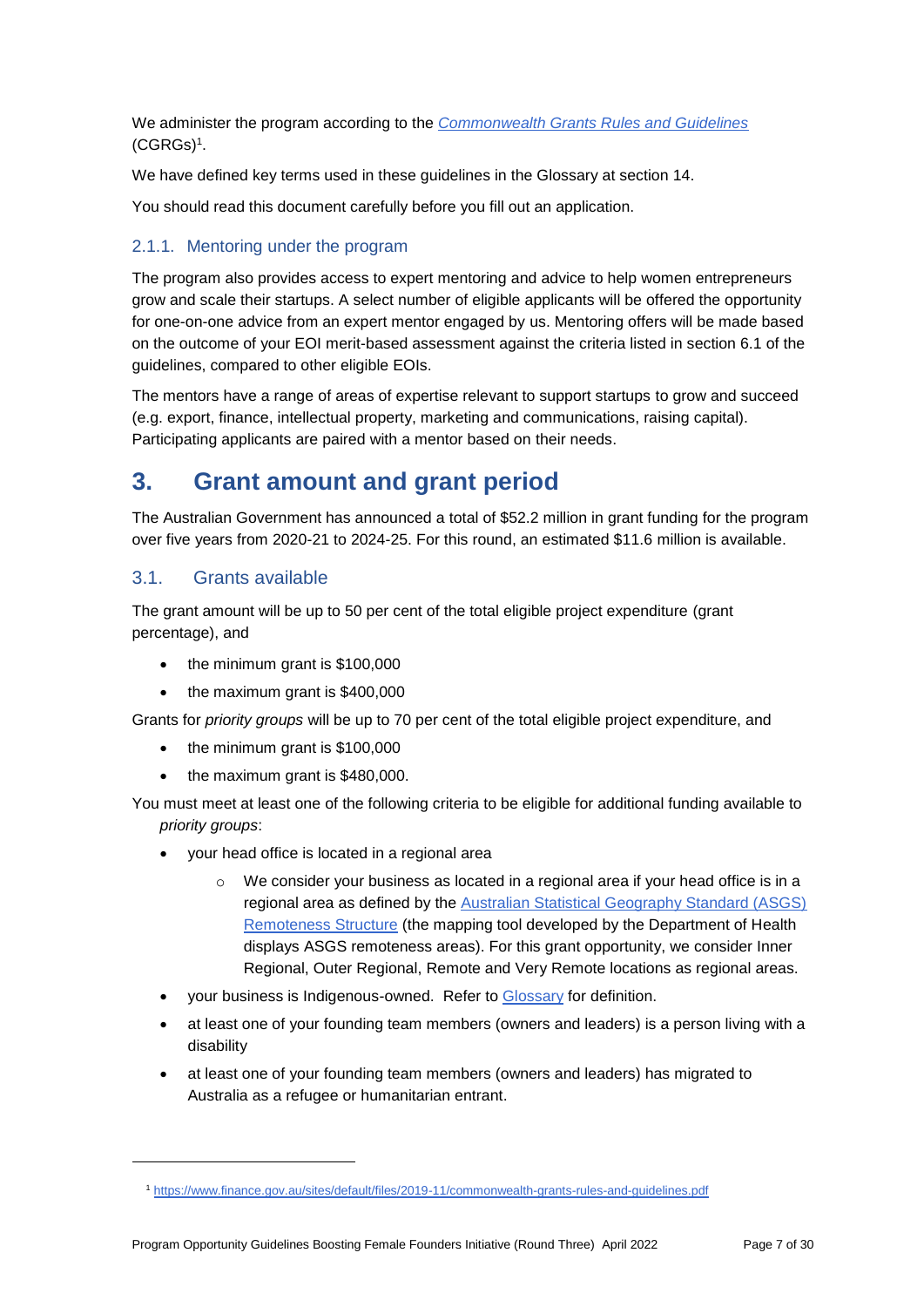Where you are applying for a greater than 50 per cent grant percentage, you must provide evidence to support your claim to the specified criteria (refer to section 7.1).

You are responsible for the remaining eligible project expenditure plus any ineligible expenditure. Contributions to your project must be cash, not in-kind. An example of a contribution not considered cash is future revenue. You are encouraged to seek contributions from private investors and industry partners.

You cannot use funding from other Commonwealth government grants to fund the balance of your share of project expenditure not covered by the grant. You may use funding from other State, Territory and local government grants, to fund a maximum of 10 per cent of the balance of your share of project expenditure.

# 3.2. Project period

The maximum project period is 24 months.

We may extend this period under exceptional circumstances. You must complete your project by 30 April 2025.

# **4. Eligibility criteria**

We cannot consider your application if you do not satisfy all eligibility criteria. Eligibility is determined at the time of application to Stage One of the program.

# <span id="page-7-0"></span>4.1. Who is eligible?

To be eligible you must:

- be a startup that is scalable:
	- $\circ$  'Startup' is defined as an early stage, innovative or disruptive business that is scalable and working on a new or novel product, service or has a different business model.
	- $\circ$  'Scalable' is defined as a startup which can grow quickly and has the potential to address large national and international markets such as entering new markets, sales or organisation
- be a female founded startup that is at least 51 per cent owned and led by women, as defined in the Glossary at section 14
- have an active Australian Business Number (ABN)
- have a combined annual turnover of less than \$20 million for each of the three financial years prior to the lodgement of the application
- be one of the following entities:
	- an entity incorporated in Australia
	- a partnership
	- a sole trader
	- **•** [trust or trustees.](#page-25-0)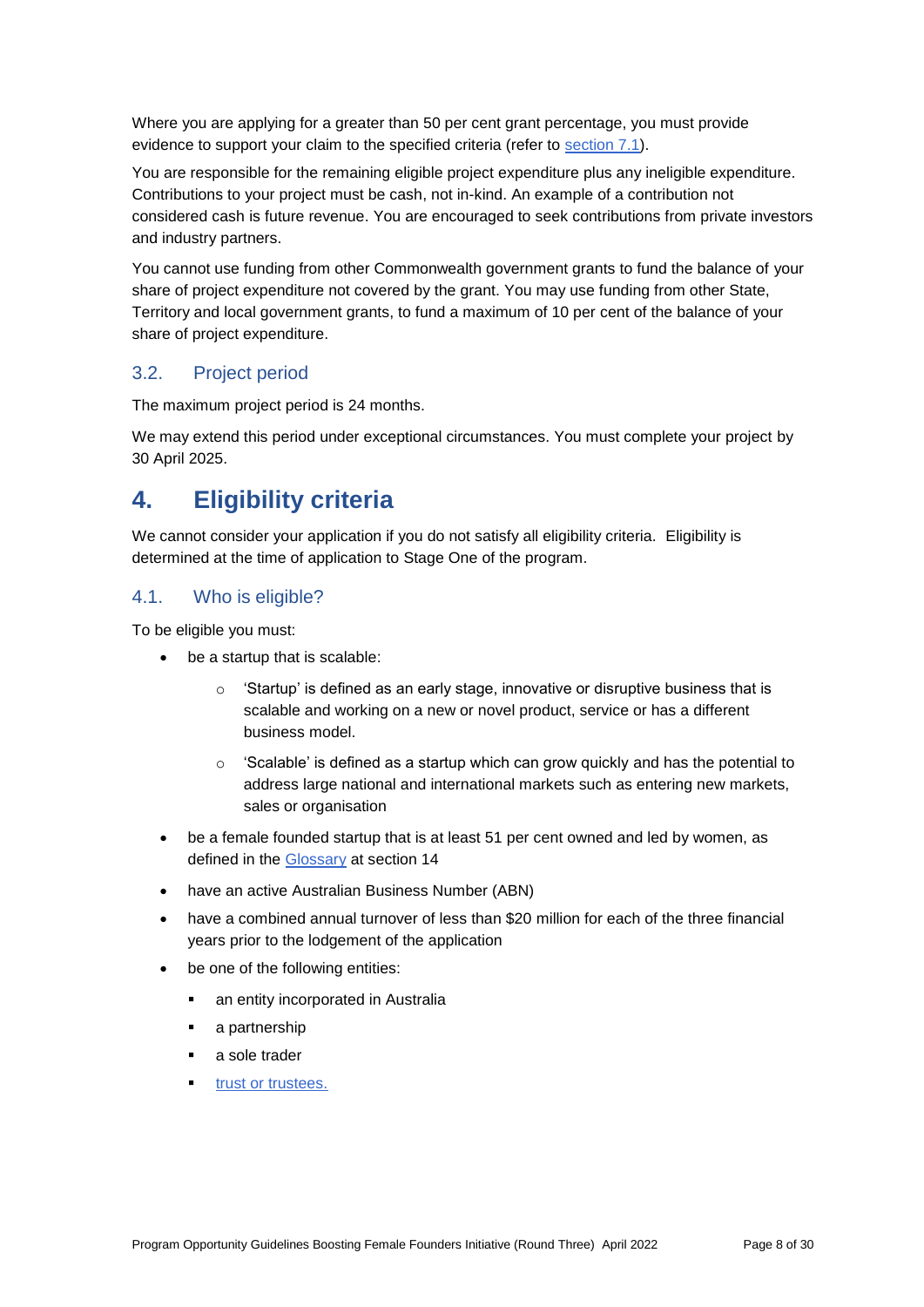# 4.2. Additional eligibility requirements

We can only accept applications where you:

- provide a signed declaration, on the template provided, that your startup is female founded (majority owned and led by women)
- certify that your startup will remain majority owned and led by women for the duration of the grant (this will be a requirement of the grant agreement)
- (Stage Two applications only) provide evidence to support your source of funding (e.g. letter from contributor/s confirming funding amount)
- (Stage Two applications only) provide a pitch deck (a PDF PowerPoint presentation max 10 slides)

(Stage Two applications only) provide a link to a video pitch from your CEO/founder (no longer than 5 mins) supporting your response to the assessment criteria

**Include all mandatory attachments.** 

To be considered a startup which is scalable, at least two of the following indicators of innovation and high growth must apply to you:

- You are applying to register, or have registered [intellectual property rights](https://business.gov.au/planning/protect-your-brand-idea-or-creation/intellectual-property#:~:text=The%20most%20common%20types%20of%20IP%20rights%20are%3A,circuits%20used%20in%20computer-generated%20designs%20More%20items...%20)
- You have registered for, and are undertaking [eligible research and development activities](https://business.gov.au/grants-and-programs/research-and-development-tax-incentive/assess-if-your-randd-activities-are-eligible) for the [Research and Development Tax Incentive \(RDTI\)](https://business.gov.au/Grants-and-Programs/Research-and-Development-Tax-Incentive) scheme
- You are applying for, or have been granted, required regulatory approval for your product, process or service
- You have attracted third party investment
- You have a minimum viable product that has been tested with customers, is ready for market, or for which you have had first sales
- You have completed or are undertaking an accelerator or incubator program that provides time-limited support for entrepreneurs with a startup
- You have a written agreement to co-develop and commercialise an innovation with:
	- o An institution or body listed in [Schedule 1 to the Higher Education Funding Act 1988,](https://www.legislation.gov.au/Latest/C2016C00171) or
	- o An entity registered as a [Research Service Provider](https://business.gov.au/grants-and-programs/research-and-development-tax-incentive/getting-help-from-a-research-service-provider) under section 29A of the Industry Research and Development Act 1986.
- You would meet the early-stage innovation company (ESIC) requirements under the  $\text{Tax}$ [Incentives for Early Stage Investors](https://www.ato.gov.au/Business/Tax-incentives-for-innovation/In-detail/Tax-incentives-for-early-stage-investors/?page=4#Earlystagetestrequirements) scheme.
- You have been incorporated or registered with the Australian Business Register within the last five years.

We cannot waive the eligibility criteria under any circumstances.

# 4.3. Who is not eligible?

You are not eligible to apply if you are:

- an organisation not included in section [4.1](#page-7-0)
- an unincorporated association
- a not for profit organisation
- a registered charity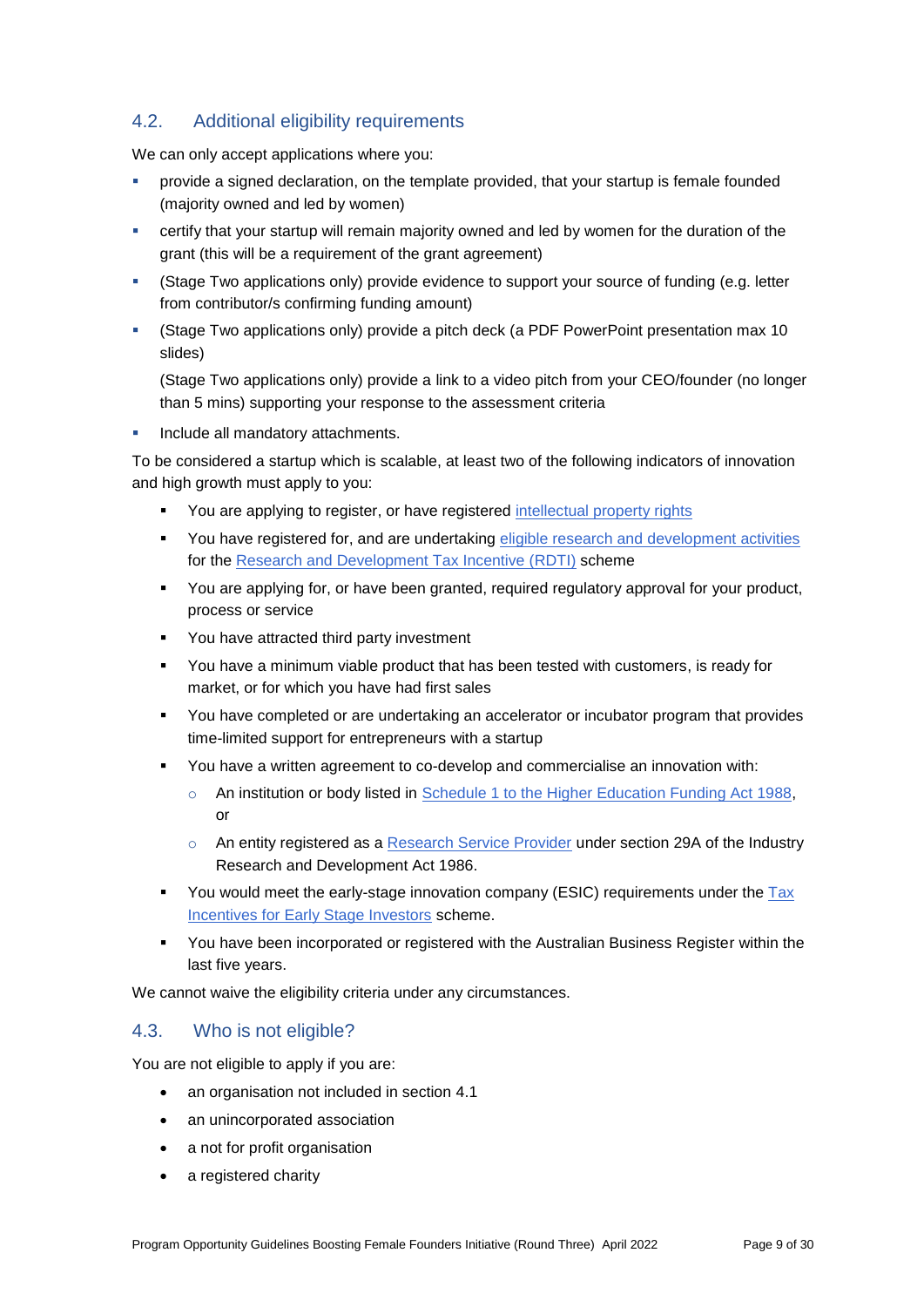- a Commonwealth, State, Territory or local government body (including government business enterprises)
- a previous recipient of grant funds through the Boosting Female Founders Initiative.

# **5. What the grant money can be used for**

# <span id="page-9-0"></span>5.1. Eligible activities

To be eligible your project must support your female founded (majority owned and led by women) startup to scale into domestic and/or global markets.

Eligible activities can include, but are not limited to:

- launching and scaling products and/or services
- **developing and marketing software and apps**
- development and marketing of products and/or services
- purchase of equipment specific to project to support growth
- expansion to other markets
- access to independent management (for example C-suite, advisory board)
- expanding management teams and/or establishing a board
- access to relevant professional development.

We may also approve other activities.

# 5.2. Eligible expenditure

You can only spend grant funds on eligible expenditure you have incurred on an agreed project as defined in your grant agreement.

For guidance on eligible expenditure, see Appendix A.

For guidance on ineligible expenditure, see Appendix B.

We may update the guidance on eligible and ineligible expenditure from time to time. If your application is successful, the version in place when you submitted your application applies to your project.

If your application is successful, we may ask you to verify project costs that you provided in your application. You may need to provide evidence such as quotes for major costs.

Not all expenditure on your project may be eligible for grant funding. The Program Delegate (who is an AusIndustry manager within the department with responsibility for the program), makes the final decision on what is eligible expenditure and may give additional guidance on eligible expenditure if required.

To be eligible, expenditure must:

- **be a direct cost of the project**
- be incurred by you for required project audit activities.

You must incur the project expenditure between the project start and end date for it to be eligible unless stated otherwise.

You may elect to commence your project from the date we notify you that your application is eligible and complete. It is important to note that we are not responsible for any expenditure you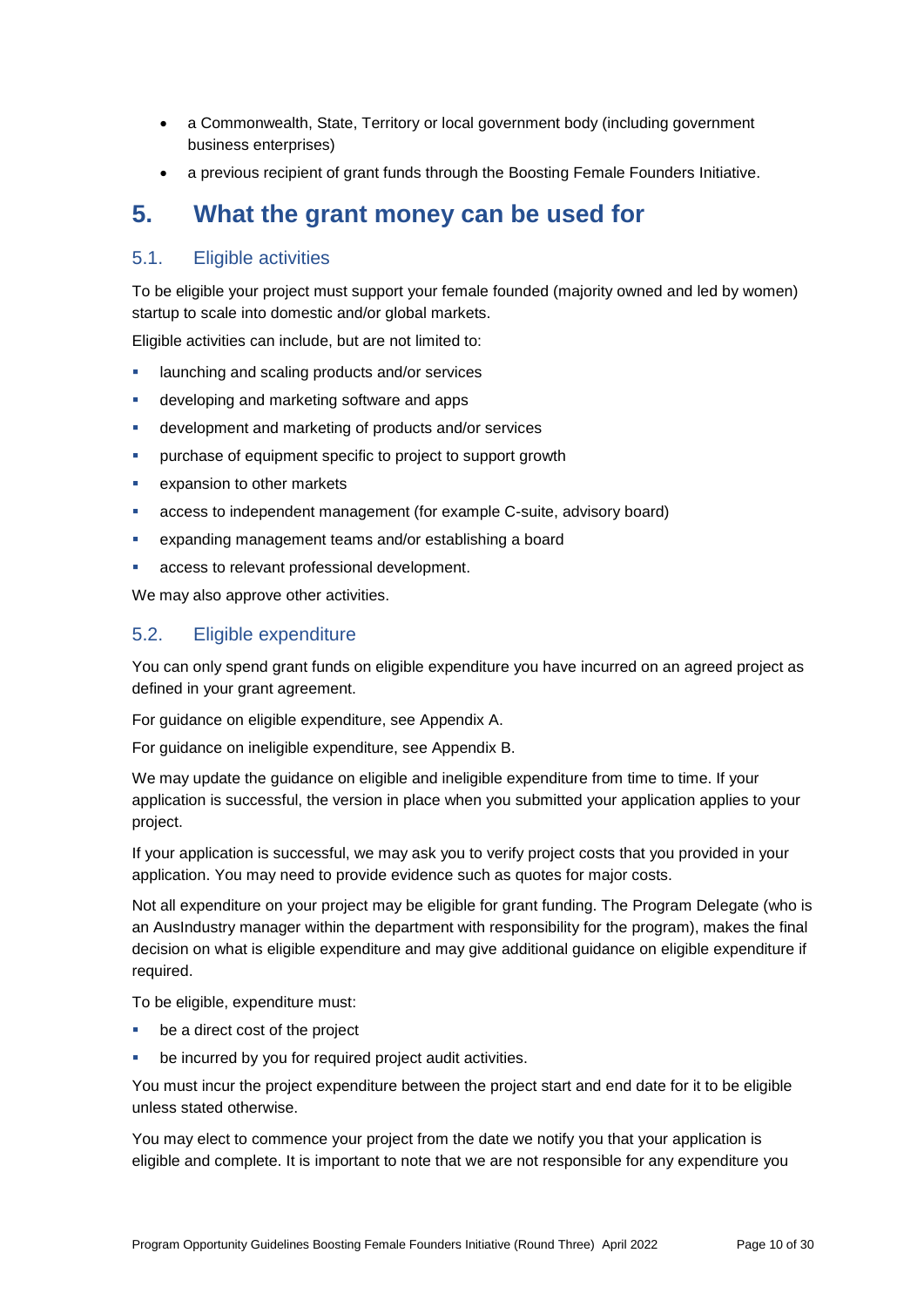incur until a grant agreement is executed. The Commonwealth will not be liable, and should not be held out as being liable, for any activities undertaken before the grant agreement is executed.

# **6. Assessment Criteria**

# 6.1. Expression of interest (EOI) (Stage One)

The application form to submit an EOI will ask you a series of questions about your startup business and your product, process or service.

You must also address the following assessment criteria in your EOI. We will assess your application based on the weighting given to each criterion. The amount of detail you provide in your EOI should be relative to the project size, complexity and grant amount requested. The application form displays size limits for answers. We will only invite applications that score at least 50 per cent against all assessment criteria to submit an application under Stage Two.

If invited to submit an application under Stage Two, you will be asked to provide more detailed responses and also to provide evidence to support your answers.

### 6.1.1. Stage One Assessment criterion 1

### **How will a grant help you to scale-up, expand into domestic and/or global markets (40 points)**

Tell us:

- a. how ready your product or service is for scaling.
	- who are your users or customers?
	- what stage is your product or service at? Are you marketing it?

#### 6.1.2. Stage One Assessment criterion 2

#### **Your capacity, capability and resources to grow (30 points)**

Tell us:

- a. about yourself and your team
- b. if you have received any investment from external sources (including how much and the funding source). If not, why not? What funding alternatives have you considered or pursued?
- c. what growth looks like for your business (e.g. in terms of revenue, employees, new markets etc.)

#### 6.1.3. Stage One Assessment criterion 3

#### **The impact of grant funding (30 points)**

Tell us:

- a. how much grant funding you require
- b. your financial contribution to the project and its source.

#### <span id="page-10-0"></span>6.2. Grant application Stage Two

Applications for Stage Two are by invitation only.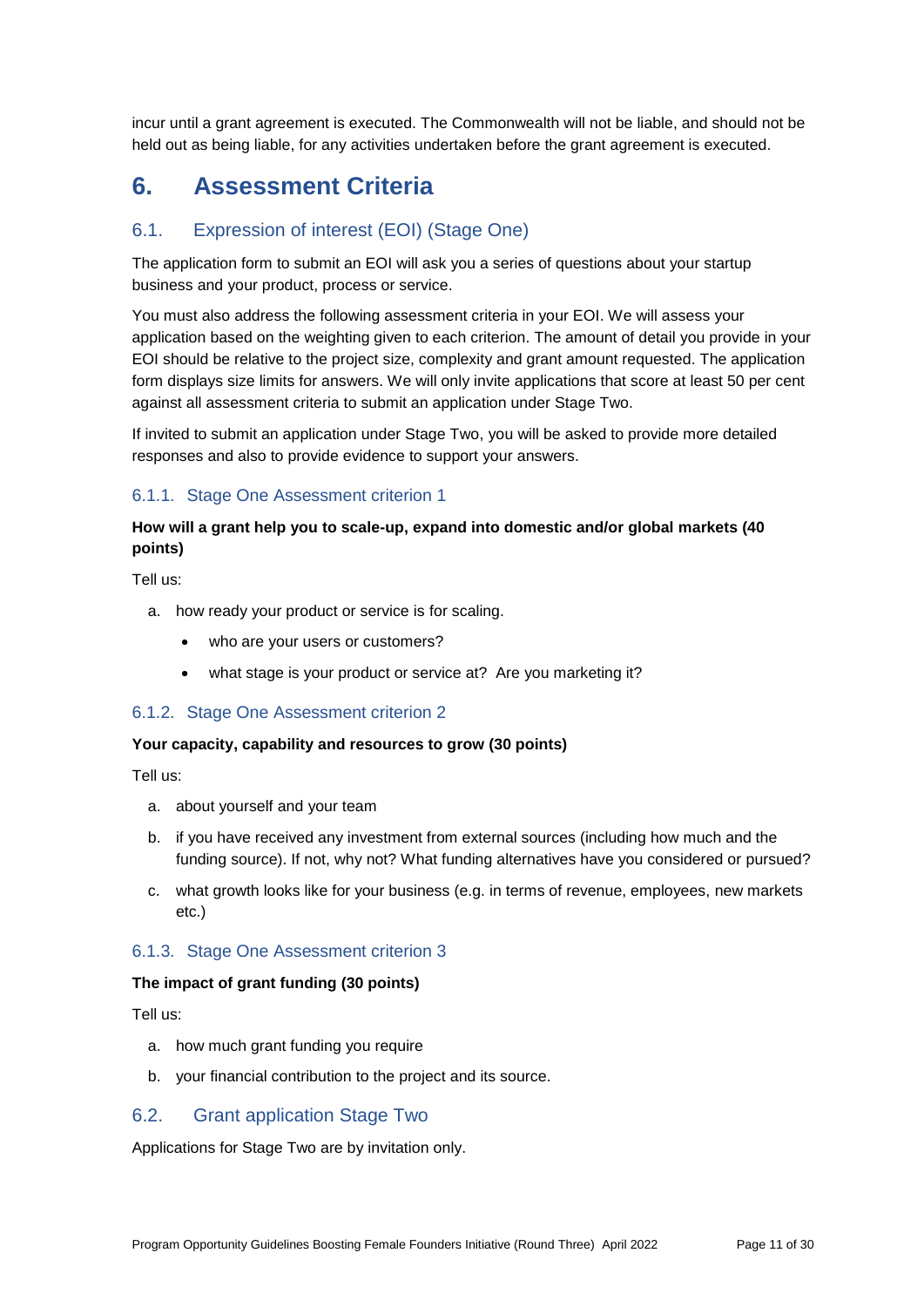If invited to submit an application under Stage Two, you must address the following assessment criteria in your grant application. These require more detail than provided in your EOI and you will be asked to provide evidence to support your answers. We will assess your application based on the weighting given to each criterion.

The amount of detail and supporting evidence you provide in your application should be relative to the project size, complexity and grant amount requested. The application form displays size limits for answers. You will also be required to provide a pitch deck (a PDF PowerPoint presentation, max 10 slides) and link to a video pitch from your CEO or founder (no longer than 5 mins) to support your responses to the assessment criteria.

We will only award funding to applications that score at least 50 per cent against all assessment criteria, as these represent best value for money.

### 6.2.1. Stage Two Assessment criterion 1

### **How grant funding will help you to overcome barriers to scaling, expanding into domestic and/or global markets and becoming self-sufficient (30 points)**

You should demonstrate this by identifying:

- a. how grant funding will be used to support and grow your startup
- b. how grant funding will enable your startup to expand into domestic and/or global markets and gain a sustainable competitive advantage.

#### 6.2.2. Stage Two Assessment criterion 2

#### **Your capacity, capability and resources to deliver the project (40 points)**

You should demonstrate this by describing:

- a. your and/or your team's qualifications, experience or track record in startups, scaling companies and managing large complex projects
- b. your plan to finance growth and achieve financial sustainability including leveraging new investments.

You will also be asked to attach:

- a pitch deck (PDF power point presentation max 10 slides)
- a link to a video pitch from your CEO/founder (no longer than 5 mins) supporting your response to the assessment criteria
- and your business plan in 10 pages or less (min 11pt font), which should contain the following information:
	- your revenue model
	- your addressable market and profile of your ideal customers
	- your customer acquisition strategy
	- your company's organisational structure
	- the rationale and scope of the project or activity for which you are requesting funding
	- project milestones and timeframes
	- **•** project budget
	- risks and risk mitigations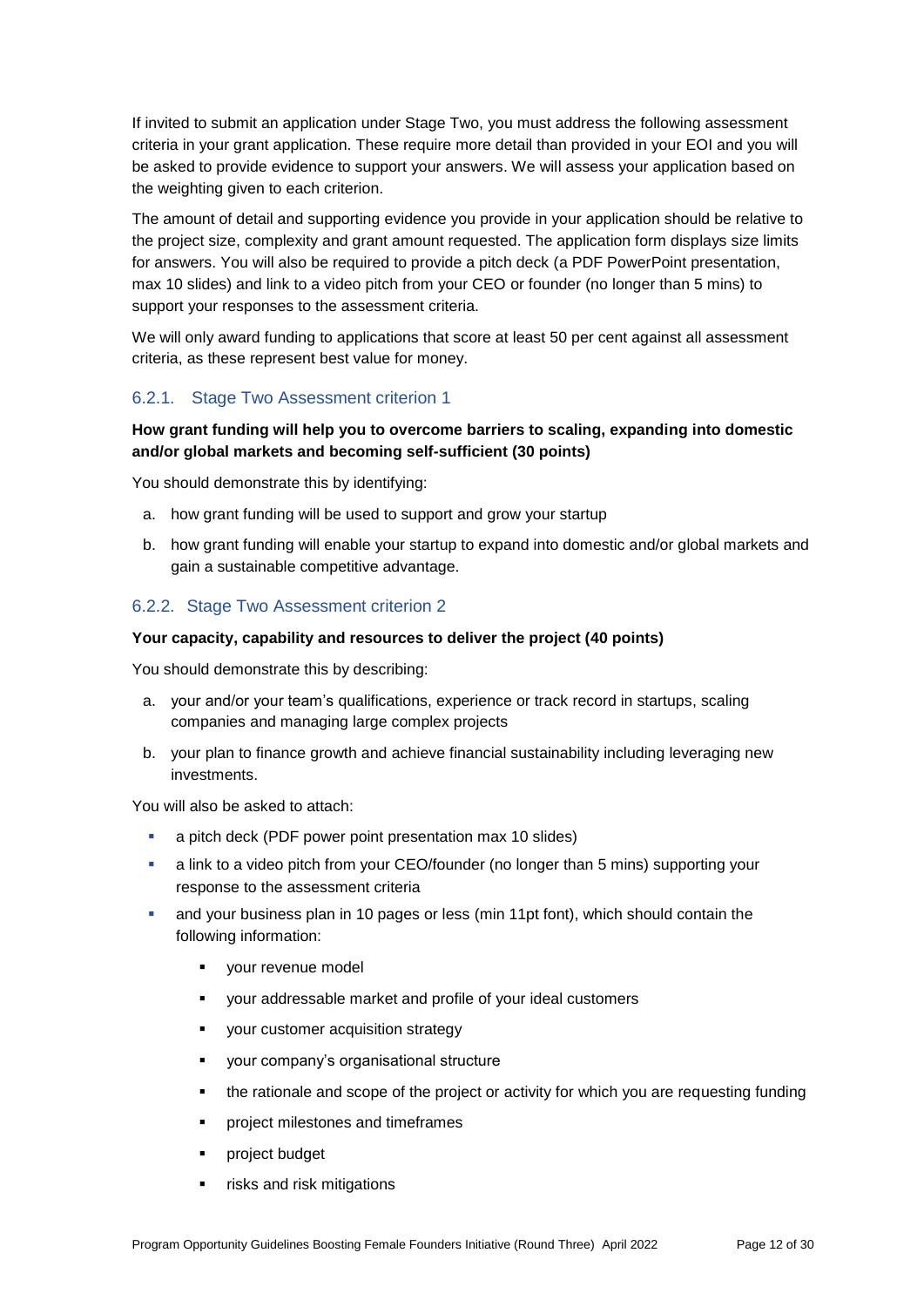- intellectual property protection and your arrangements, if relevant
- **EXPECTED OUTCOMES**
- how you will measure the success of the project.

# 6.2.3. Stage Two Assessment criterion 3

#### **The impact of grant funding (30 points)**

You should demonstrate this by identifying:

- a. your need for funding, i.e. the extent that you need this grant to achieve your projected growth (you must have a genuine need for funding)
- b. how you will use this project to leverage additional partnerships or support from other organisations
- c. the benefits to Australia, your region and/or community from your project.

# **7. How to apply**

Before applying, you should read and understand these guidelines, the sample [application form](https://business.gov.au/grants-and-programs/boosting-female-founders-initiative-round-3#key-documents) and the sample [grant agreement](https://business.gov.au/grants-and-programs/boosting-female-founders-initiative-round-3#key-documents) published on [business.gov.au](https://business.gov.au/BFF) and [GrantConnect.](https://www.grants.gov.au/)

To apply, you must:

- complete the online Stage One EOI form
- be invited to apply for Stage Two application on business.gov.au
- provide all the information requested
- address all eligibility and assessment criteria
- include all necessary attachments.

You will receive confirmation when you submit your application. You should retain a copy of your application for your own records.

Applications must contain sufficient information to enable us to undertake eligibility checks and assessments.

You are responsible for making sure your application is complete and accurate. Giving false or misleading information is a serious offence under the *Criminal Code Act 1995* (Cth)<sup>2</sup>. If we consider that you have provided false or misleading information we may not progress your application. If you find an error in your application after submitting it, you should call us immediately on 13 28 46.

Eligibility is assessed from the time of application for Stage One (EOI) with additional information collected at further stages. If we find an error or information that is missing, we may ask for clarification or additional information from you that will not change the nature of your application. However, we can refuse to accept any additional information from you that would change your submission after the application closing time.

If you need further guidance around the application process, or if you are unable to submit an application online, [contact us](https://www.business.gov.au/contact-us) at [business.gov.au](https://business.gov.au/BFF) or by calling 13 28 46.

1

<sup>2</sup> <https://www.legislation.gov.au/Details/C2020C00245>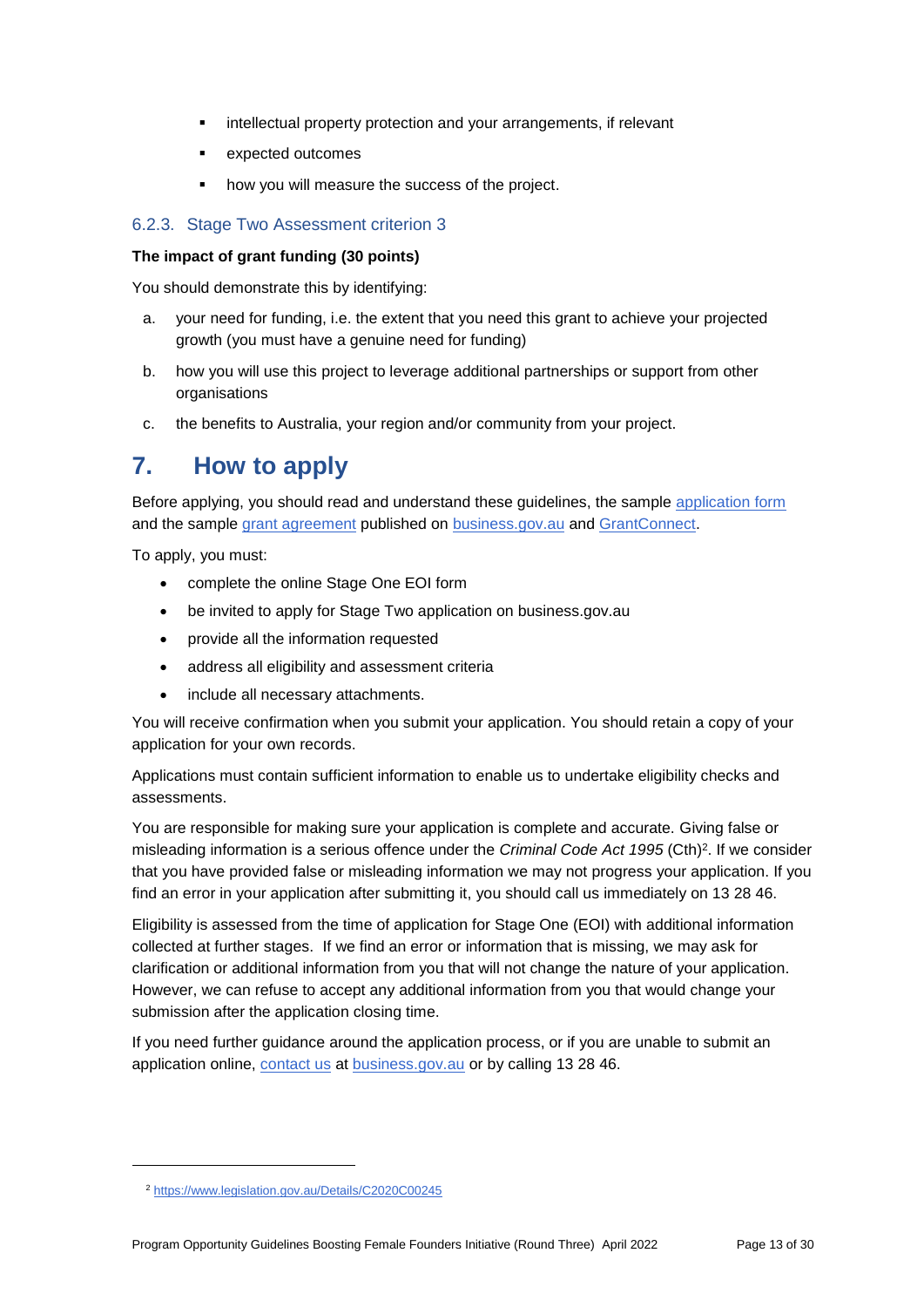# 7.1. Attachments to the application

## 7.1.1. Stage One EOI attachments

You must provide the following documents with your EOI:

- signed declaration on the provided template to certify that your startup is female founded (majority owned and led by women)
- where you are applying for a greater than 50 per cent grant percentage, provide at least one of the following documents to support your eligibility:
	- an Indigenous Business Direct (Supply Nation) registration to confirm you are an Indigenous business
	- a letter from an incorporated Indigenous organisation confirming the Aboriginal and/or Torres Strait Islander heritage of at least one of your founding team members (owners and leaders)
	- evidence that at least one of your founding team members (owners and leaders) is a person with a disability which:
		- is recent documentation
		- **EXED** is completed by a treating health practitioner who is relevant to your primary disability, and
		- confirms the impact of your disability.
	- evidence that at least one of your founding team members (owners and leaders) has migrated to Australia as a refugee or humanitarian entrant including a current or previous:
		- Global Special Humanitarian visa (subclass 202)
		- **Protection visa (subclass 866)**
		- Refugee visas (subclass 200, 201, 203 and 204)
		- **Temporary Protection visa (subclass 785)**
		- Safe Haven Enterprise visa (subclass 790)
		- or equivalent past visa classes.

#### 7.1.2. Stage Two Application attachments

Provide the following documents with your Stage Two application:

- evidence to support your source of funding (e.g. letter from contributor/s or investor/s confirming funding amount)
- **•** pitch deck (a PDF PowerPoint presentation, max 10 slides)
- link to a video pitch from your CEO/founder (no longer than 5 mins) to support your response to the assessment criteria
- company's profit and loss, balance sheet and cash flow statements for the current year, and three years past where applicable
- your business plan in 10 pages or less including revenue model, customer acquisition and company/management structure, scope, implementation methodology, timeframes, budget, risks and risk mitigations, and how you will measure the success of the project
- where applicable, a copy of your shareholder register
- trust deed (where applicable).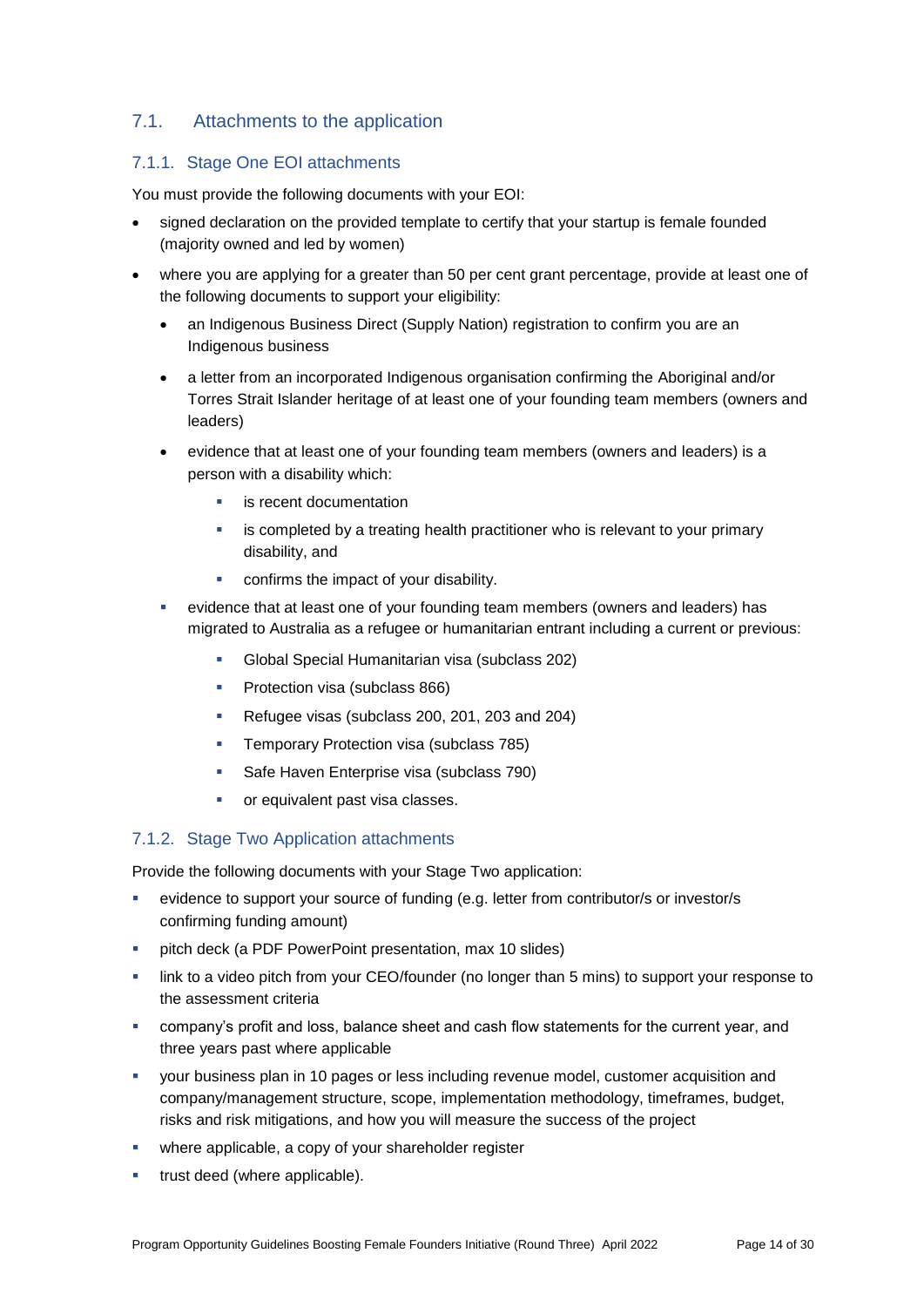You must attach supporting documentation to the application form in line with the instructions provided within the form. You should only attach requested documents. We will not consider information in attachments that we do not request.

# 7.2. Timing of grant opportunity

You can only submit one application between the published opening and closing dates. We cannot accept late applications.

If you are successful, we expect you will be able to commence your project from February 2023.

#### Table 1: Expected timing for this grant opportunity

| Activity                                                       | Timeframe     |
|----------------------------------------------------------------|---------------|
| Assessment of EOI (Stage One)                                  | 14 weeks      |
| Outcomes of EOI process                                        | 2 weeks       |
| Preparation and submission of grant application<br>(Stage Two) | 6 weeks       |
| Assessment of applications (Stage Two)                         | 8 weeks       |
| Approval of outcomes of selection process                      | 4 weeks       |
| Negotiations and award of grant agreements                     | up to 4 weeks |
| Notification to unsuccessful applicants                        | 2 weeks       |
| Earliest start date of project                                 | February 2023 |
| End date of grant commitment                                   | 30 April 2025 |

# **8. The grant selection process**

An Independent Assessment Committee (the Committee) comprised of independent experts will assess Stage One (EOI) and Stage Two applications. The Committee may also seek additional advice from independent technical experts.

# 8.1. Stage One expressions of interest

You first submit an online EOI. We will review your EOI against eligibility criteria, assess all eligible EOIs and make recommendations to the Committee.

The Committee will assess your EOI against the EOI assessment criteria outlined at section 6.1 and compare it to other eligible EOIs before recommending which projects should be invited to apply for a grant to the Program Delegate. The Program Delegate then makes a decision on which EOIs will proceed to Stage Two. The Program Delegate's decision is final.

If your EOI is successful, you will be invited to submit a Stage Two grant application.

# 8.2. Stage Two grant application

You submit a Stage Two grant application. The Committee will assess that application against the Stage Two assessment criteria at section [6.2](#page-10-0) and compare it to other invited applications.

The Committee will consider your application on its merits, based on:

how well it meets the assessment criteria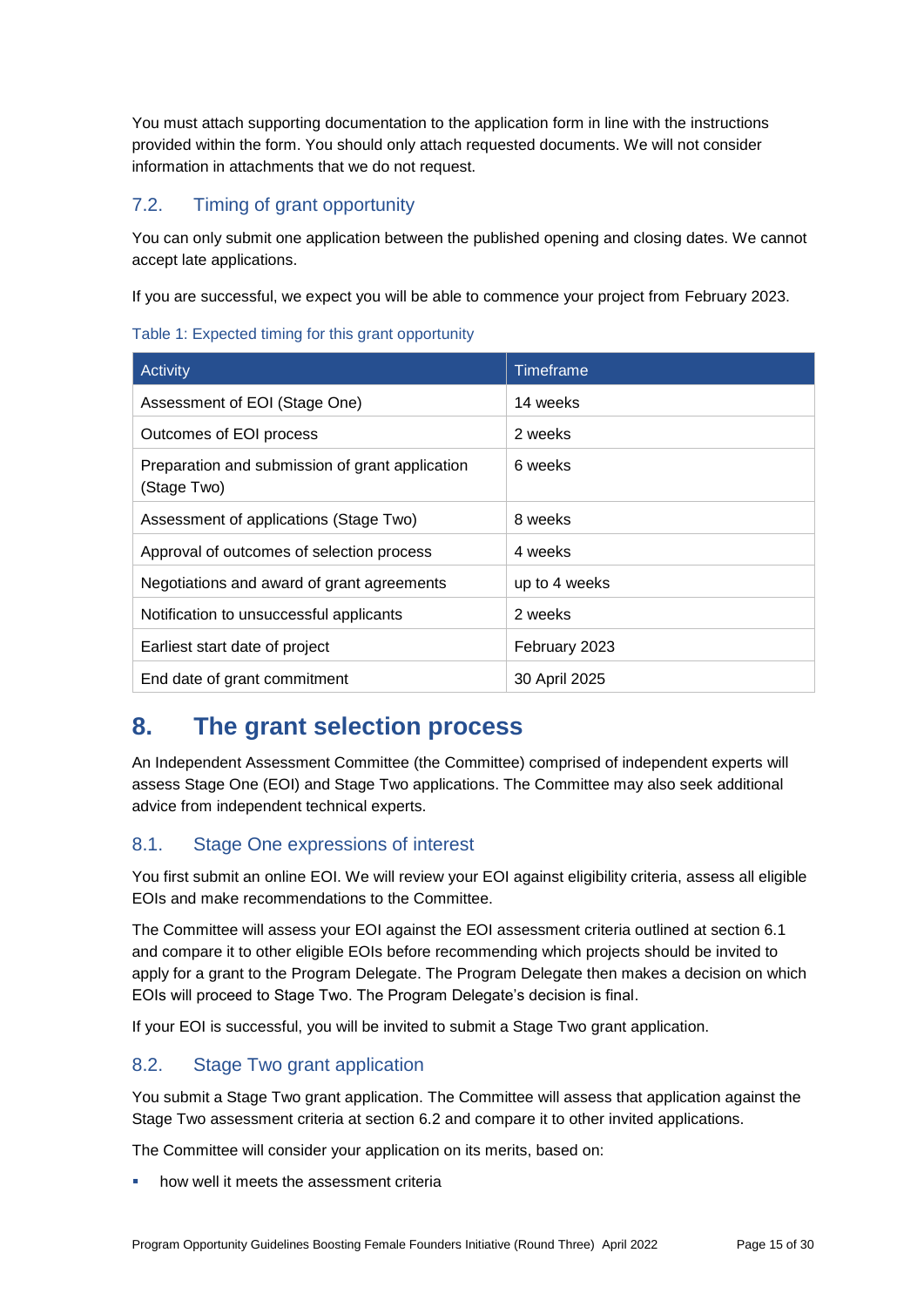- how it compares to other applications
- **•** whether it provides value with relevant money.

When assessing whether the application represents value with relevant money, the Committee will consider:

- the overall objectives of the initiative
- **the evidence provided to demonstrate how your project contributes to meeting those objectives**
- the relative value for money of your application compared to other applications.

The Committee will recommend which projects to fund to the Program Delegate.

If the selection process identifies unintentional errors in your application, we may contact you to correct or clarify the errors, but you cannot make any material alteration or addition.

# 8.3. Who will approve grants?

The Program Delegate decides which grants to approve taking into account the application assessment, the recommendations of the Committee and the availability of grant funds.

The Program Delegate's decision is final in all matters, including:

- the grant approval
- the grant funding to be awarded
- any conditions attached to the offer of grant funding.

We cannot review decisions about the merits of your application.

The Program Delegate will not approve funding if there is insufficient program funds available across relevant financial years for the program.

# **9. Notification of application outcomes**

We will advise you of the outcome of your application in writing. If you are successful, we advise you of any specific conditions attached to the grant.

If you are unsuccessful, we will give you an opportunity to discuss the outcome with us, and clarify areas where your application could be improved in future. You can submit a new application for the same (or similar) project in any future funding rounds. You should include new or additional information to address the weaknesses that prevented your previous application from being successful. If a new application is substantially the same as a previous ineligible or unsuccessful application, we may refuse to consider it for assessment.

# **10. Successful grant applications**

# 10.1. Grant agreement

You must enter into a legally binding grant agreement with the Commonwealth. The grant agreement has general terms and conditions that cannot be changed. A sample [grant agreement](https://business.gov.au/grants-and-programs/boosting-female-founders-initiative-round-3#key-documents) is available on [business.gov.au](https://business.gov.au/BFF) and [GrantConnect.](https://www.grants.gov.au/)

We must execute a grant agreement with you before we can make any payments. Execute means both you and the Commonwealth have signed the agreement. We are not responsible for any expenditure you incur until a grant agreement is executed.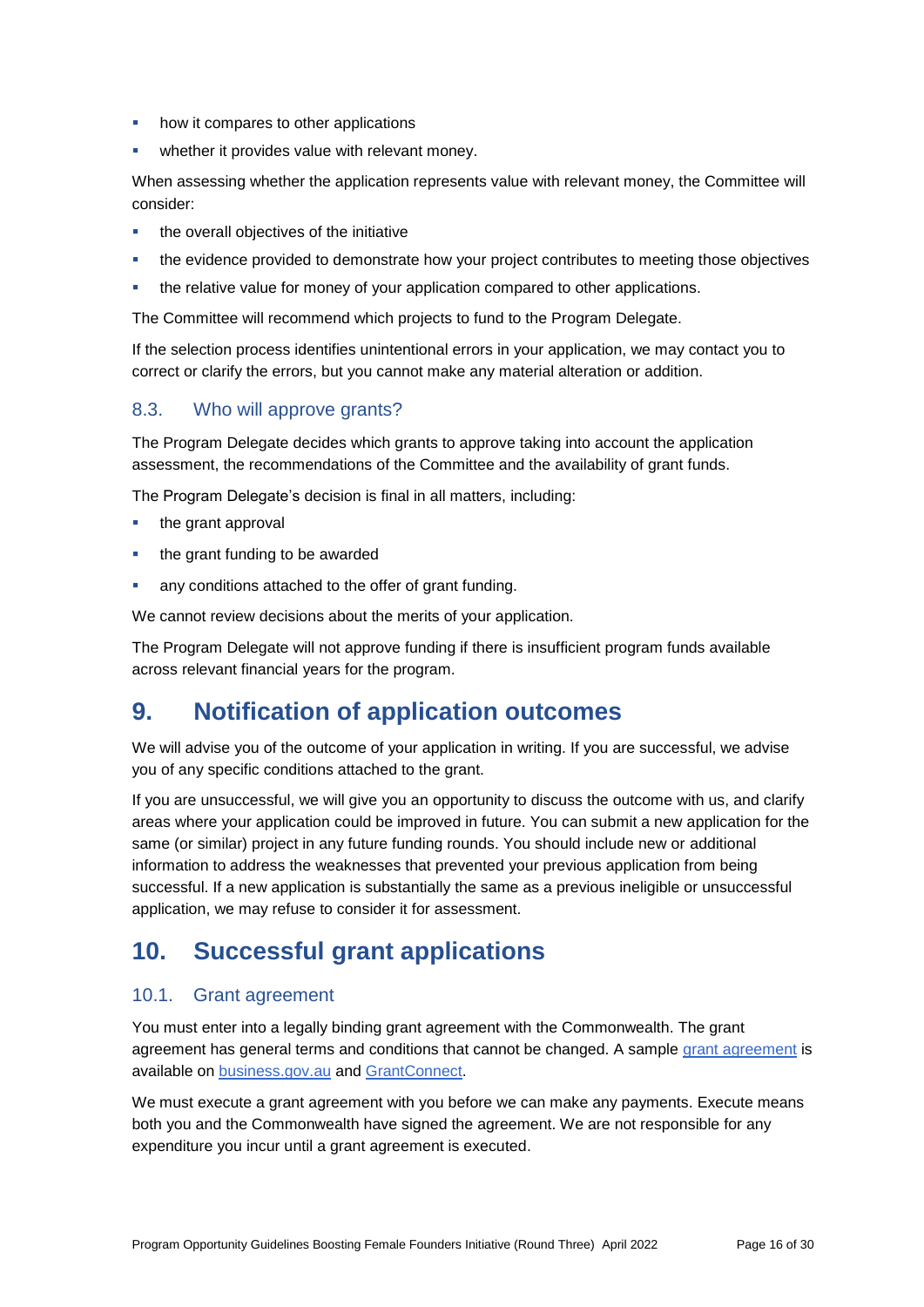The approval of your grant may have specific conditions determined by the assessment process or other considerations made by the Program Delegate. We will identify these in the offer of grant funding.

If you enter an agreement under the program, you cannot receive other grants for this project from other Commonwealth programs.

The Commonwealth may recover grant funds if there is a breach of the grant agreement.

You will have 30 days from the date of a written offer to execute this grant agreement with the Commonwealth. During this time, we will work with you to finalise details.

The offer may lapse if both parties do not sign the grant agreement within this time. Under certain circumstances, we may extend this period. We base the approval of your grant on the information you provide in your application. We will review any required changes to these details to ensure they do not impact the project as approved by the Program Delegate.

# 10.2. Project specific legislation, policies and industry standards

You must comply with all relevant laws and regulations in undertaking your project. You must also comply with the specific legislation/policies/industry standards that follow. It is a condition of the grant funding that you meet these requirements. We will include these requirements in your grant agreement.

In particular, you will be required to comply with:

State/Territory legislation in relation to working with children.

### 10.3. How we pay the grant

The grant agreement will state the:

- **F** maximum grant amount we will pay
- proportion of eligible expenditure covered by the grant (grant percentage)
- the cash contribution provided by you or a third party.

We will not provide more funding than the maximum grant amount under any circumstances. If you incur extra costs, you must cover those costs yourself.

We will make payments according to an agreed schedule set out in the grant agreement. Payments are subject to satisfactory progress on the project.

# 10.4. Tax obligations

1

If you are registered for the Goods and Services Tax (GST), where applicable we will add GST to your grant payment and provide you with a recipient created tax invoice. You are required to notify us if your GST registration status changes during the project period. GST does not apply to grant payments to government related entities<sup>3</sup>.

Grants are assessable income for taxation purposes, unless exempted by a taxation law. We recommend you seek independent professional advice on your taxation obligations or seek assistance from the [Australian Taxation Office.](https://www.ato.gov.au/) We do not provide advice on tax.

<sup>&</sup>lt;sup>3</sup> See Australian Taxation Office ruling GSTR 2012/2 available at ato.gov.au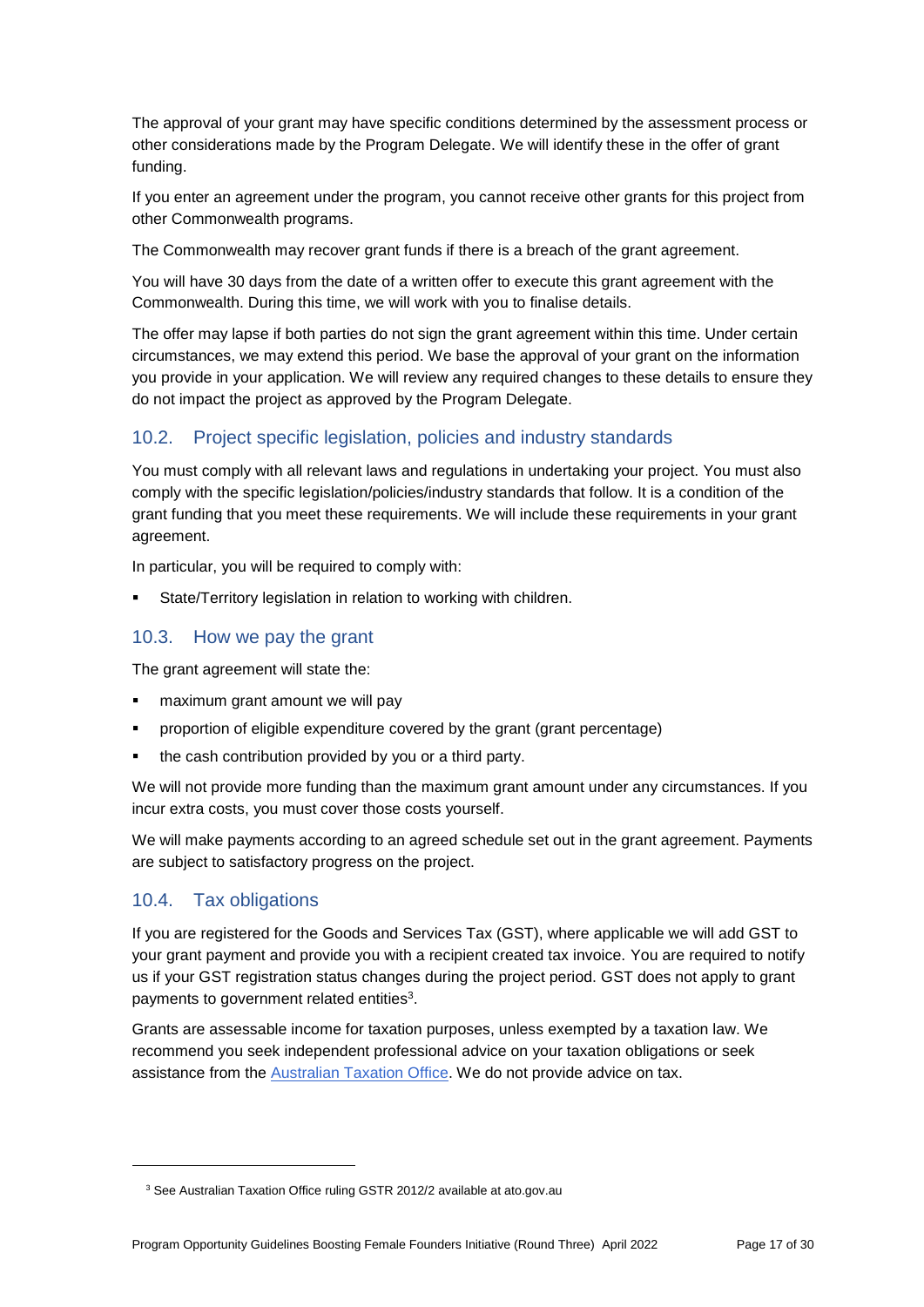# **11. Announcement of grants**

We will publish non-sensitive details of successful projects on [GrantConnect.](https://www.grants.gov.au/) We are required to do this by the *Commonwealth Grants Rules and Guideline 2017* unless otherwise prohibited by law. We may also publish this information on business.gov.au. This information may include:

- name of your organisation
- title of the project
- description of the project and its aims
- amount of grant funding awarded
- Australian Business Number
- business location
- your organisation's industry sector.

# **12. How we monitor your grant activity**

# 12.1. Keeping us informed

You should let us know if anything is likely to affect your project or organisation.

We need to know of any key changes to your organisation or its business activities, particularly if they affect your ability to complete your project, carry on business and pay debts due.

You must also inform us of any changes to your:

- name
- addresses
- nominated contact details
- bank account details.

If you become aware of a breach of terms and conditions under the grant agreement you must contact us immediately.

You must notify us of events relating to your project and provide an opportunity for the Minister or their representative to attend.

# 12.2. Reporting

You must submit reports in line with the [grant agreement.](file://///prod.protected.ind/User/user03/LLau2/insert%20link%20here) We will provide the requirements for these reports as appendices in the grant agreement. We will remind you of your reporting obligations before a report is due. We will expect you to report on:

- progress against agreed project milestones
- project expenditure, including expenditure of grant funds
- cash contributions provided by you or a third party.

The amount of detail you provide in your reports should be relative to the project size, complexity and grant amount.

We will monitor the progress of your project by assessing reports you submit and may conduct site visits to confirm details of your reports if necessary. Occasionally we may need to re-examine claims, seek further information or request an independent audit of claims and payments.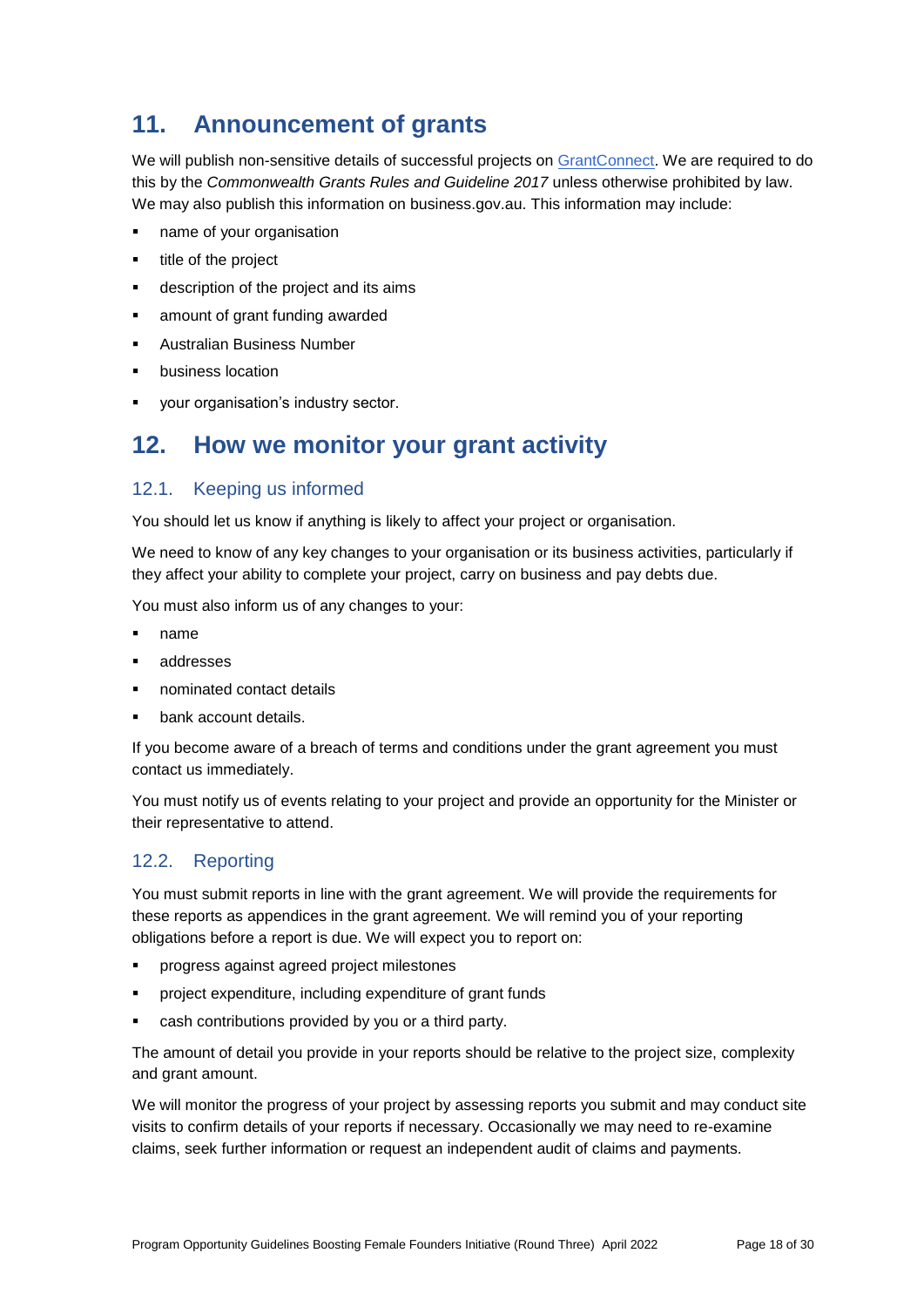## 12.2.1.Progress reports

Progress reports must:

- include details of your progress towards completion of agreed project activities
- show the total eligible expenditure incurred to date
- include evidence of expenditure
- be submitted by the report due date (you can submit reports ahead of time if you have completed relevant project activities).

We will only make grant payments when we receive satisfactory progress reports.

You must discuss any project or milestone reporting delays with us as soon as you become aware of them.

### 12.2.2.End of project report

When you complete the project, you must submit an end of project report.

End of project reports must:

- include the agreed evidence as specified in the grant agreement
- identify the total eligible expenditure incurred for the project
- include a declaration that the grant money was spent in accordance with the grant agreement and to report on any underspends of the grant money
- be submitted by the report due date.

# 12.2.3.Ad-hoc reports

We may ask you for ad-hoc reports on your project. This may be to provide an update on progress, or any significant delays or difficulties in completing the project.

# 12.3. Independent audits

We may ask you to provide an independent audit report. An audit report will verify that you spent the grant in accordance with the grant agreement. The audit report requires you to prepare a statement of grant income and expenditure. The report template is available on [business.gov.au](https://business.gov.au/) and [GrantConnect.](http://www.grants.gov.au/)

#### 12.4. Compliance visits

We may visit you during the project period, or at the completion of your project, to review your compliance with the grant agreement. We may also inspect the records you are required to keep under the grant agreement. We will provide you with reasonable notice of any compliance visit.

# 12.5. Grant agreement variations

We recognise that unexpected events may affect project progress. In these circumstances, you can request a variation to your grant agreement, including:

- changing project milestones
- extending the timeframe for completing the project but within the maximum time period
- changing project activities.

The program does not allow for:

an increase of grant funds.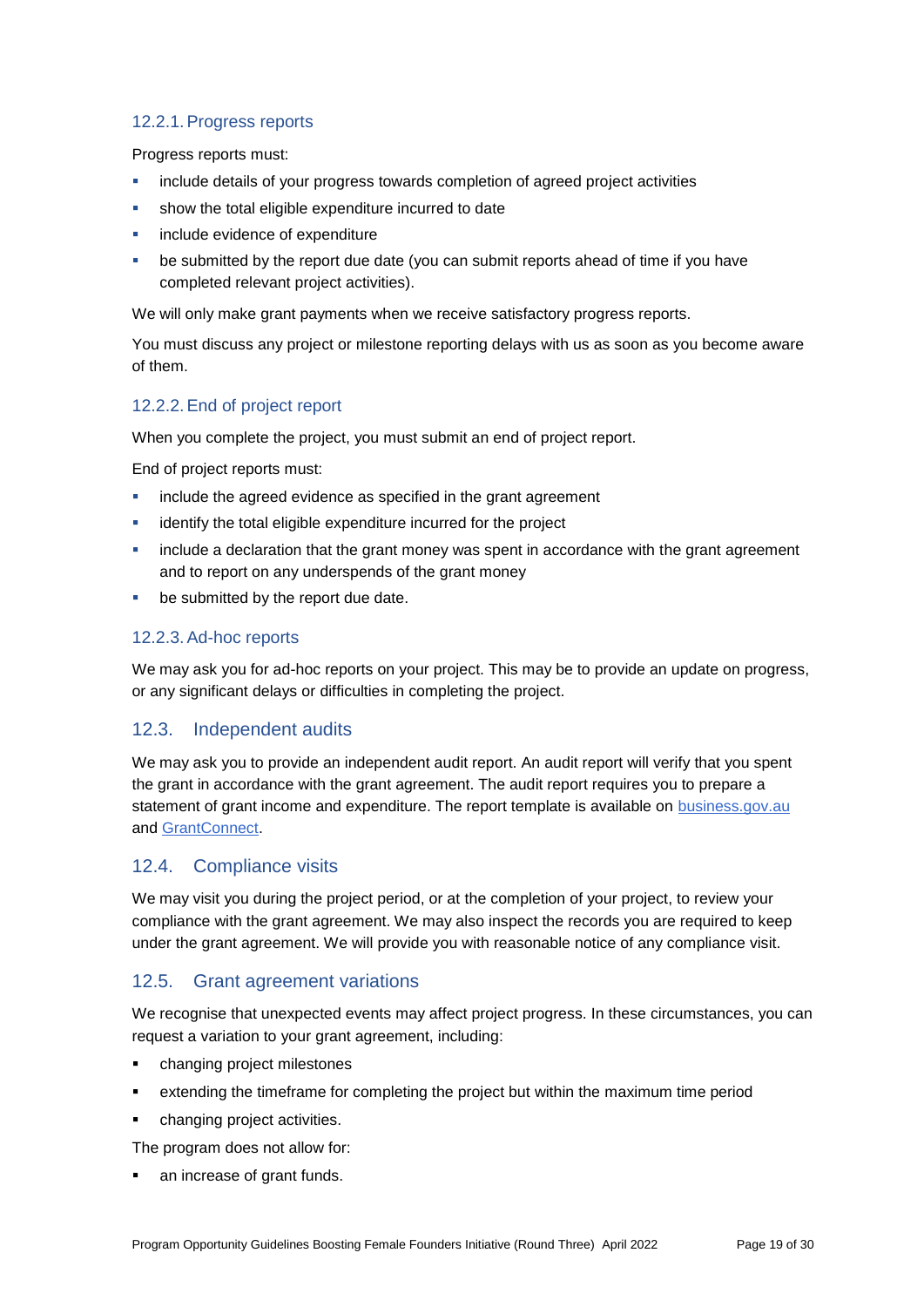If you want to propose changes to the grant agreement, you must put them in writing before the project grant agreement end date. We can provide you with a variation request template if applicable.

If a delay in the project causes milestone achievement and payment dates to move to a different financial year, you will need a variation to the grant agreement. We can only move funds between financial years if there is enough program funding in the relevant year to allow for the revised payment schedule. If we cannot move the funds, you may lose some grant funding.

You should not assume that a variation request will be successful. We will consider your request based on factors such as:

- how it affects the project outcome
- consistency with the program policy objective, grant opportunity guidelines and any relevant policies of the department
- changes to the timing of grant payments
- availability of program funds.

# 12.6. Evaluation

We will evaluate the grant opportunity to measure how well the outcomes and objectives have been achieved. We may use information from your applications and project reports for this purpose. We may also interview you, or ask you for more information to help us understand how the grant impacted you and to evaluate how effective the program was in achieving its outcomes.

We may contact you up to two years after you finish your project for more information to assist with this evaluation.

# 12.7. Grant acknowledgement

If you make a public statement about a project funded under the program, including in a brochure or publication, you must acknowledge the grant by using the following:

'This project received grant funding from the Australian Government.'

If you erect signage in relation to the project, the signage must contain an acknowledgement of the grant.

# **13. Probity**

We will make sure that the grant opportunity process is fair, according to the published guidelines, incorporates appropriate safeguards against fraud, unlawful activities and other inappropriate conduct and is consistent with the CGRGs.

# 13.1. Conflicts of interest

Any conflicts of interest could affect the performance of the grant opportunity or program. There may be a [conflict of interest,](http://www.apsc.gov.au/publications-and-media/current-publications/aps-values-and-code-of-conduct-in-practice/conflict-of-interest) or perceived conflict of interest, if our staff, any member of a committee or advisor and/or you or any of your personnel:

- has a professional, commercial or personal relationship with a party who is able to influence the application selection process, such as an Australian Government officer or member of an external panel
- has a relationship with or interest in, an organisation, which is likely to interfere with or restrict the applicants from carrying out the proposed activities fairly and independently or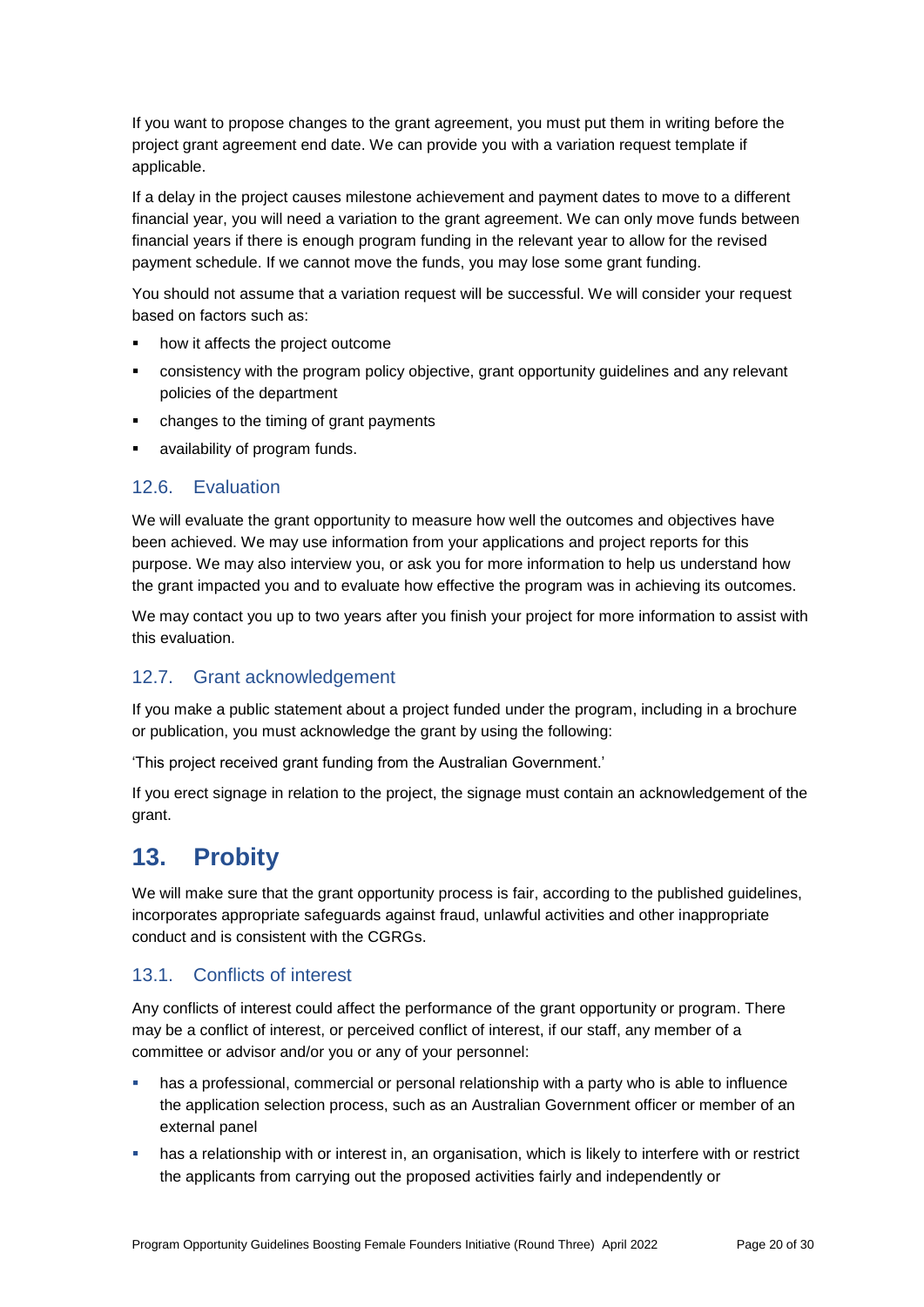has a relationship with, or interest in, an organisation from which they will receive personal gain because the organisation receives a grant under the grant program/ grant opportunity.

As part of your application, we will ask you to declare any perceived or existing conflicts of interests or confirm that, to the best of your knowledge, there is no conflict of interest.

If you later identify an actual, apparent, or perceived conflict of interest, you must inform us in writing immediately.

Conflicts of interest for Australian Government staff are handled as set out in the [Australian Public](https://www.legislation.gov.au/Details/C2019C00057/Html/Text#_Toc535831236)  [Service Code of Conduct \(Section 13\(7\)\)](https://www.legislation.gov.au/Details/C2019C00057/Html/Text#_Toc535831236)<sup>4</sup> of the *[Public Service Act 1999](https://www.legislation.gov.au/Details/C2019C00057)* (Cth)<sup>5</sup>. Committee members and other officials including the decision maker must also declare any conflicts of interest.

We publish our [conflict of interest policy](https://www.industry.gov.au/sites/g/files/net3906/f/July%202018/document/pdf/conflict-of-interest-and-insider-trading-policy.pdf)<sup>6</sup> on the department's website.

#### 13.2. How we use your information

Unless the information you provide to us is:

- confidential information as per [13.2.1,](#page-20-0) or
- personal information as per [13.2.3,](#page-21-0)
- we may share the information with other government agencies for a relevant Commonwealth purpose such as:
- to improve the effective administration, monitoring and evaluation of Australian Government programs
- for research

1

to announce the awarding of grants.

#### <span id="page-20-0"></span>13.2.1. How we handle your confidential information

We will treat the information you give us as sensitive and therefore confidential if it meets all of the following conditions:

- you clearly identify the information as confidential and explain why we should treat it as confidential
- the information is commercially sensitive
- disclosing the information would cause unreasonable harm to you or someone else
- you provide the information with an understanding that it will stay confidential.

#### 13.2.2.When we may disclose confidential information

We may disclose confidential information:

- to the Committee and our Commonwealth employees and contractors, to help us manage the program effectively
- to the Auditor-General, Ombudsman or Privacy Commissioner

<sup>4</sup> [https://www.legislation.gov.au/Details/C2019C00057/Html/Text#\\_Toc535831236](https://www.legislation.gov.au/Details/C2019C00057/Html/Text#_Toc535831236)

<sup>5</sup> <https://www.legislation.gov.au/Details/C2019C00057>

<sup>6</sup> [https://www.industry.gov.au/sites/default/files/July%202018/document/pdf/conflict-of-interest-and-insider-trading](https://www.industry.gov.au/sites/default/files/July%202018/document/pdf/conflict-of-interest-and-insider-trading-policy.pdf?acsf_files_redirect)[policy.pdf?acsf\\_files\\_redirect](https://www.industry.gov.au/sites/default/files/July%202018/document/pdf/conflict-of-interest-and-insider-trading-policy.pdf?acsf_files_redirect)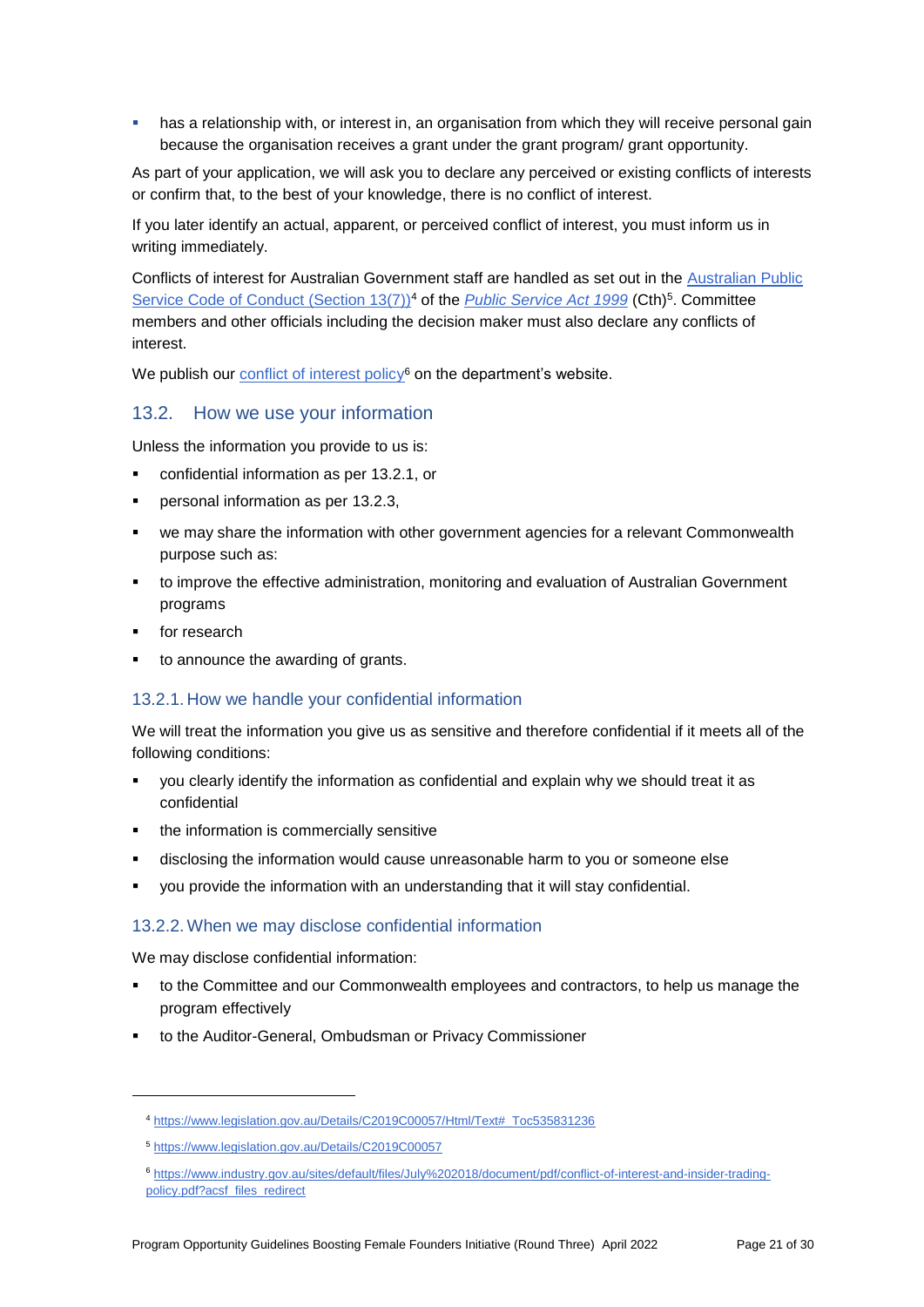- to the responsible Minister or Assistant Minister
- to a House or a Committee of the Australian Parliament.

We may also disclose confidential information if

- we are required or authorised by law to disclose it
- you agree to the information being disclosed, or
- someone other than us has made the confidential information public.

### <span id="page-21-0"></span>13.2.3. How we use your personal information

We must treat your personal information according to the [Australian Privacy Principles](https://www.oaic.gov.au/privacy/australian-privacy-principles/) (APPs)<sup>7</sup> and the *[Privacy Act 1988](https://www.legislation.gov.au/Details/C2020C00237)* (Cth) *8* . This includes letting you know:

- **•** what personal information we collect
- why we collect your personal information
- to whom we give your personal information.

We may give the personal information we collect from you to our employees and contractors, the Committee, and other Commonwealth employees and contractors, so we can:

- **n** manage the program
- research, assess, monitor and analyse our programs and activities.

We, or the Minister, may:

- announce the names of successful applicants to the public
- publish personal information on the department's websites.

You may read our [Privacy Policy](https://www.industry.gov.au/data-and-publications/privacy-policy)<sup>9</sup> on the department's website for more information on:

what is personal information

- how we collect, use, disclose and store your personal information
- how you can access and correct your personal information.

#### 13.2.4. Freedom of information

All documents in the possession of the Australian Government, including those about the program, are subject to the *[Freedom of Information Act 1982](https://www.legislation.gov.au/Details/C2020C00366)* (Cth) (FOI Act)<sup>10</sup> *.*

The purpose of the FOI Act is to give members of the public rights of access to information held by the Australian Government and its entities. Under the FOI Act, members of the public can seek access to documents held by the Australian Government. This right of access is limited only by the exceptions and exemptions necessary to protect essential public interests and private and business affairs of persons in respect of whom the information relates.

If someone requests a document under the FOI Act, we will release it (though we may need to consult with you and/or other parties first) unless it meets one of the exemptions set out in the FOI Act.

1

<sup>7</sup> <https://www.oaic.gov.au/privacy/australian-privacy-principles/>

<sup>8</sup> <https://www.legislation.gov.au/Details/C2020C00237>

<sup>9</sup> <https://www.industry.gov.au/data-and-publications/privacy-policy>

<sup>10</sup> <https://www.legislation.gov.au/Details/C2020C00366>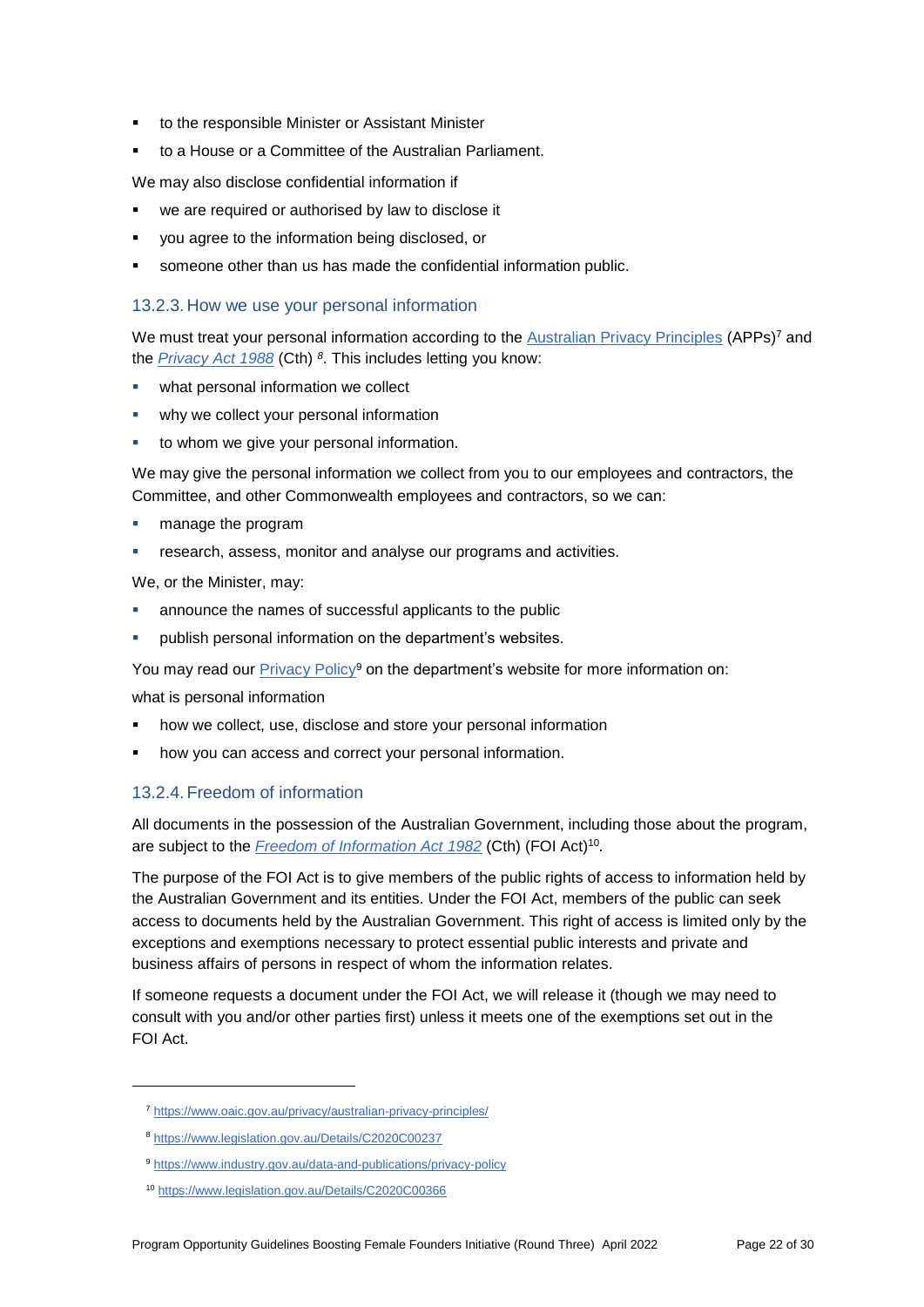# 13.3. Enquiries and feedback

For further information or clarification, you can contact us on 13 28 46 or by [web chat](https://www.business.gov.au/contact-us) or through our **online enquiry form** on **business.gov.au**.

We may publish answers to your questions on our website as Frequently Asked Questions.

Our [Customer Service](https://www.business.gov.au/about/customer-service-charter) Charter is available at [business.gov.au.](http://www.business.gov.au/) We use customer satisfaction surveys to improve our business operations and service.

If you have a complaint, call us on 13 28 46. We will refer your complaint to the appropriate manager.

If you are not satisfied with the way we handle your complaint, you can contact:

Head of Division AusIndustry Department of Industry, Science, Energy and Resources GPO Box 2013 CANBERRA ACT 2601

You can also contact the [Commonwealth Ombudsman](http://www.ombudsman.gov.au/)<sup>11</sup> with your complaint (call 1300 362 072). There is no fee for making a complaint, and the Ombudsman may conduct an independent investigation.

1

<sup>11</sup> <http://www.ombudsman.gov.au/>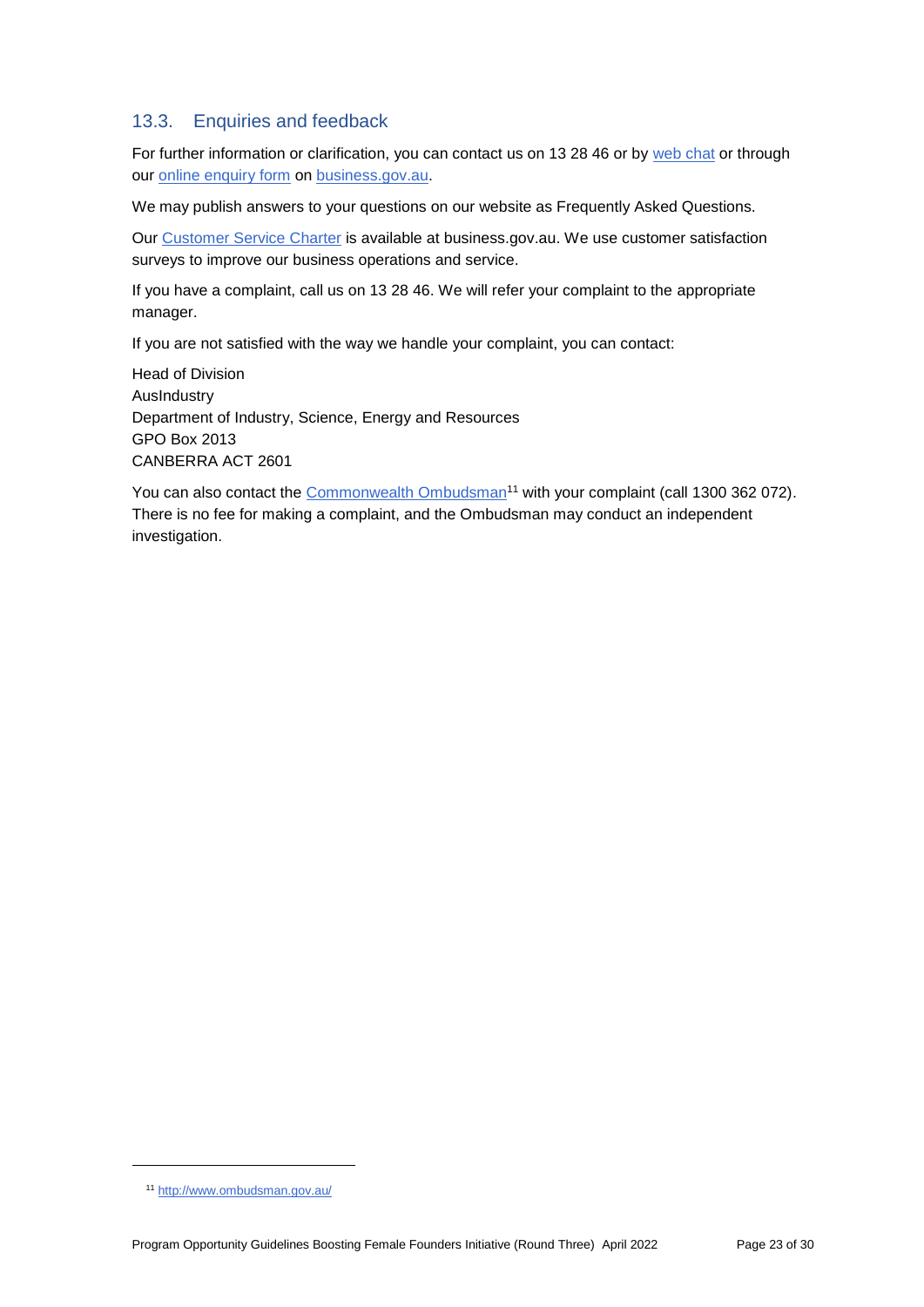# <span id="page-23-0"></span>**14. Glossary**

| <b>Term</b>                                                 | <b>Definition</b>                                                                                                                                                                                                     |
|-------------------------------------------------------------|-----------------------------------------------------------------------------------------------------------------------------------------------------------------------------------------------------------------------|
| Application form                                            | The document issued by the Program Delegate that<br>applicants use to apply for funding under the program.                                                                                                            |
| AusIndustry                                                 | The division of the same name within the department.                                                                                                                                                                  |
| Department                                                  | The Department of Industry, Science, Energy and<br>Resources.                                                                                                                                                         |
| The Committee (Independent<br>Assessment Committee)         | The Independent Assessment Committee established by<br>the Program Delegate to consider and assess eligible EOIs<br>and applications and make recommendations for funding<br>under the program.                       |
| Eligible activities                                         | The activities undertaken by a grantee in relation to a<br>project that are eligible for funding support as set out in 5.1.                                                                                           |
| Eligible application                                        | An application or proposal for grant funding under the<br>program that the Program Delegate has determined is<br>eligible for assessment in accordance with these guidelines.                                         |
| Eligible expenditure                                        | The expenditure incurred by a grantee on a project and<br>which is eligible for funding support as set out in 5.2.                                                                                                    |
| Eligible expenditure guidance                               | The guidance that is provided at Appendix A.                                                                                                                                                                          |
| Female founded (majority owned<br>and led by women) startup | A startup that is at least 51 per cent owned and led by<br>women (as per the Australian Business Register (ABR), the<br>Australian Securities and Investments Commission (ASIC)<br>and/or organisational records) by: |
|                                                             | sole trader registration<br>$\bullet$                                                                                                                                                                                 |
|                                                             | partnership agreement<br>equity, beneficiaries or shares                                                                                                                                                              |
|                                                             | officeholders / trustees.                                                                                                                                                                                             |
| Grant agreement                                             | A legally binding contract between the Commonwealth and<br>a grantee for the grant funding.                                                                                                                           |
| Grant funding or grant funds                                | The funding made available by the Commonwealth to<br>grantees under the program.                                                                                                                                      |
| GrantConnect                                                | The Australian Government's whole-of-government grants<br>information system, which centralises the publication and<br>reporting of Commonwealth grants in accordance with the<br>CGRGs.                              |
| Grantee                                                     | The recipient of grant funding under a grant agreement.                                                                                                                                                               |
| Guidelines                                                  | Guidelines that the Minister gives to the department to<br>provide the framework for the administration of the program,<br>as in force from time to time.                                                             |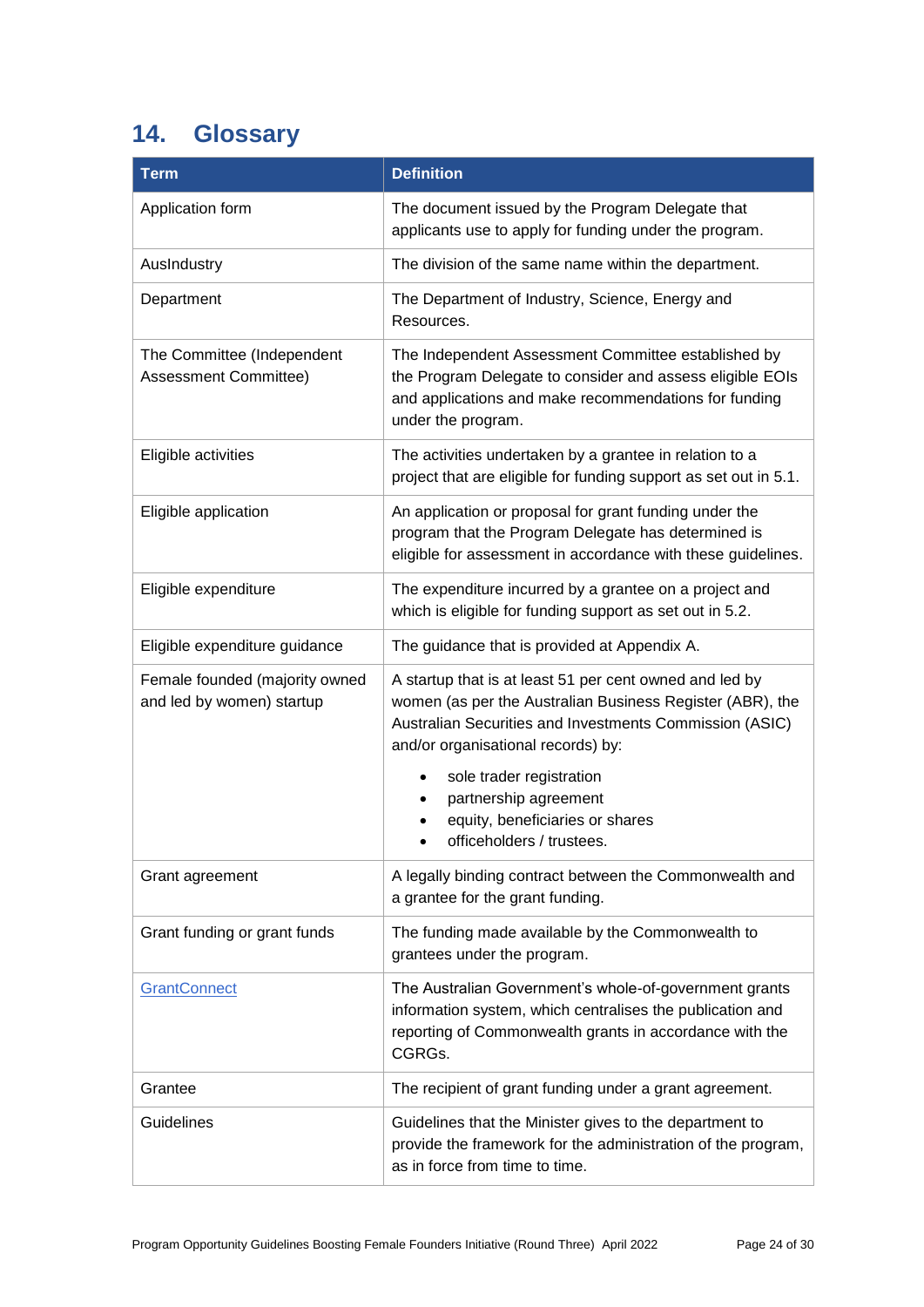| <b>Term</b>              | <b>Definition</b>                                                                                                                                                                                                  |
|--------------------------|--------------------------------------------------------------------------------------------------------------------------------------------------------------------------------------------------------------------|
| Indigenous business      | A business that is registered with Indigenous Business<br>$\bullet$<br>Direct (Supply Nation).                                                                                                                     |
|                          | A business which has at least one founding team<br>$\bullet$<br>member (owners and leaders) of Aboriginal and/or<br>Torres Strait Islander heritage.                                                               |
| Leaders                  | Individuals who manage the business operations of an<br>organisation from a senior position, for example a Chief<br>Executive Officer (CEO).                                                                       |
| Minister                 | The Minister for Industry, Energy and Emissions Reduction.                                                                                                                                                         |
| Non-income-tax-exempt    | Not exempt from income tax under Division 50 of the<br>Income Tax Assessment Act 1997 <sup>12</sup> (Cth) or under Division<br>1AB of Part III of the <i>Income Tax Assessment Act 1936<sup>13</sup></i><br>(Cth). |
| Owners                   | Individuals who are legal proprietors of the business,<br>including shareholders or owners of business assets.                                                                                                     |
| Personal information     | Has the same meaning as in the <i>Privacy Act 1988</i> (Cth) <sup>14</sup><br>which is:                                                                                                                            |
|                          | Information or an opinion about an identified individual,<br>or an individual who is reasonably identifiable:                                                                                                      |
|                          | whether the information or opinion is true or not;<br>and                                                                                                                                                          |
|                          | whether the information or opinion is recorded in a<br>material form or not.                                                                                                                                       |
| Person with a disability | A person with a disability that:                                                                                                                                                                                   |
|                          | a) is attributable to an intellectual, psychiatric, sensory<br>or physical impairment or a combination of those<br>impairments; and                                                                                |
|                          | b) is permanent or likely to be permanent; and                                                                                                                                                                     |
|                          | c) results in-                                                                                                                                                                                                     |
|                          | (i) a substantially reduced capacity of the person for<br>communication, learning or mobility; and                                                                                                                 |
|                          | (ii) the need for continuing support services.                                                                                                                                                                     |
|                          | As per the <i>Disability Services Act 1986</i> (Cth). <sup>15</sup>                                                                                                                                                |

<sup>12</sup> <https://www.legislation.gov.au/Details/C2020C00381>

1

<sup>13</sup> https://www.legislation.gov.au/Details/C2020C00401

<sup>14</sup> <https://www.legislation.gov.au/Details/C2020C00237>

<sup>15</sup> <https://www.legislation.gov.au/Details/C2020C00387>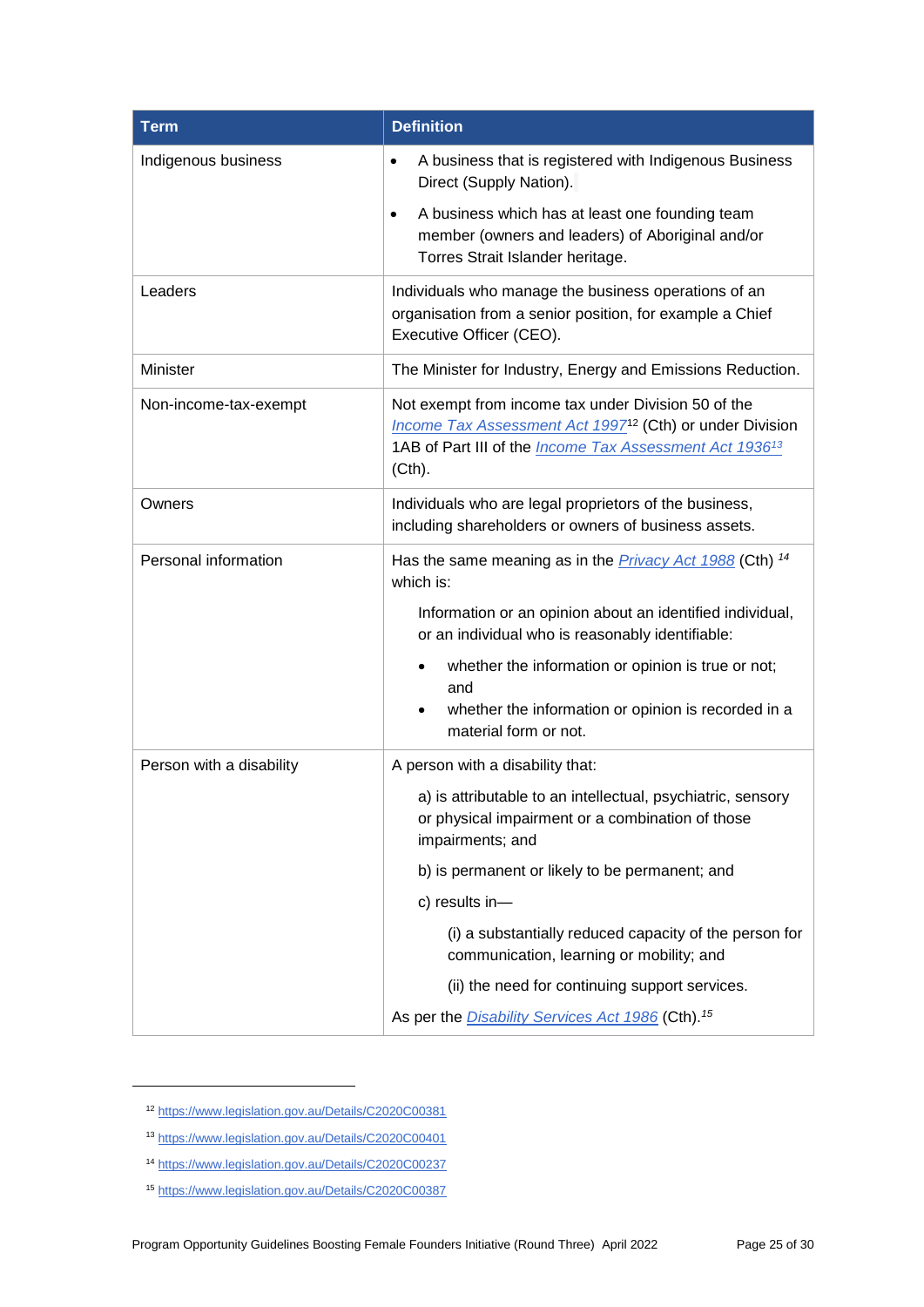<span id="page-25-0"></span>

| <b>Term</b>                         | <b>Definition</b>                                                                                                                                                                                                                                                                                                                                                                                                                                                                              |
|-------------------------------------|------------------------------------------------------------------------------------------------------------------------------------------------------------------------------------------------------------------------------------------------------------------------------------------------------------------------------------------------------------------------------------------------------------------------------------------------------------------------------------------------|
| Program Delegate                    | An AusIndustry manager within the department with<br>responsibility for the program.                                                                                                                                                                                                                                                                                                                                                                                                           |
| Program funding or Program<br>funds | The funding made available by the Commonwealth for the<br>program.                                                                                                                                                                                                                                                                                                                                                                                                                             |
| Project                             | A project described in an application for grant funding under<br>the program.                                                                                                                                                                                                                                                                                                                                                                                                                  |
| Regional                            | Locations listed in as Inner Regional, Outer Regional,<br>Remote and Very Remote in the mapping tool.                                                                                                                                                                                                                                                                                                                                                                                          |
| Scalable                            | A startup which is beginning to or has the capacity to grow<br>quickly and has the potential to address large national and<br>international markets such as entering new markets, sales<br>or organisation.                                                                                                                                                                                                                                                                                    |
| Startup                             | 'Startup' is defined as an early stage, innovative or<br>disruptive business that is scalable and working on a new or<br>novel product, service or has a different business model.                                                                                                                                                                                                                                                                                                             |
| <b>Trust or trustees</b>            | Discretionary and family trusts will be considered eligible for<br>the Boosting Female Founders Initiative grant provided it<br>can meet at least one of the following:                                                                                                                                                                                                                                                                                                                        |
|                                     | • At least 51% of the beneficiaries are female                                                                                                                                                                                                                                                                                                                                                                                                                                                 |
|                                     | $\bullet$ You can demonstrate that at least 51% of the<br>distribution/capital has historically gone to female<br>beneficiaries.                                                                                                                                                                                                                                                                                                                                                               |
|                                     | We do not measure female ownership by considering the<br>trust's appointers or trustees.                                                                                                                                                                                                                                                                                                                                                                                                       |
|                                     | Boosting Female Founders Initiative applicants are required<br>to sign a declaration stating their business is majority<br>female owned and will remain majority female owned for the<br>duration of the grant. In cases where the trust structure is<br>new and has no history, we may deem the trust as eligible<br>provided the majority of distributions that occur during the<br>grant period are paid to female beneficiaries. We may ask<br>for evidence of this in their final report. |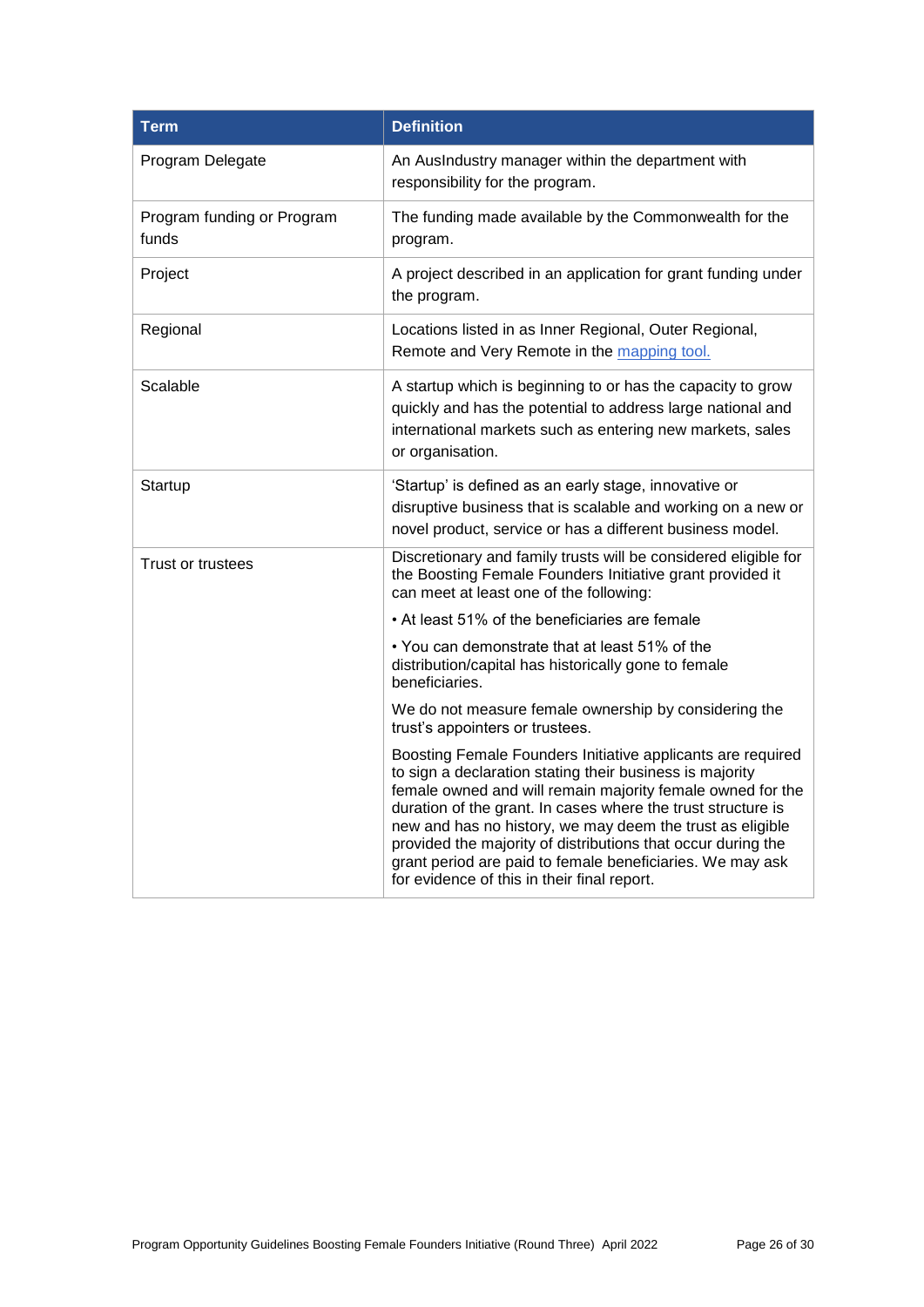# **Appendix A. Eligible expenditure**

This section provides guidance on the eligibility of expenditure.

The Program Delegate makes the final decision on what is eligible expenditure and may give additional guidance on eligible expenditure if required.

To be eligible, expenditure must:

- be incurred by you within the project period
- be a direct cost of the project
- be incurred by you to undertake required project audit activities
- meet the eligible expenditure guidelines.

### A.1 How we verify eligible expenditure

If your application is successful, we will ask you to verify the project budget that you provided in your application when we negotiate your grant agreement. You may need to provide evidence such as quotes for major costs.

The grant agreement will include details of the evidence you may need to provide when you achieve certain milestones in your project. This may include evidence related to eligible expenditure.

If requested, you will need to provide the agreed evidence along with your progress reports.

You must keep payment records of all eligible expenditure, and be able to explain how the costs relate to the agreed project activities. At any time, we may ask you to provide records of the expenditure you have paid. If you do not provide these records when requested, the expense may not qualify as eligible expenditure.

At the end of the project, you may be required to provide an independent financial audit of all eligible expenditure from the project.

# A.2 Labour expenditure

Eligible labour expenditure for the grant covers the direct labour costs of employees you directly employ on the core elements of the project. We consider a person an employee when you pay them a regular salary or wage, out of which you make regular tax instalment deductions.

Labour expenditure for leadership, administrative or project management tasks is not eligible. We only consider labour expenditure for leadership or administrative staff (such as CEOs, CFOs, accountants and lawyers) as eligible expenditure where they are directly completing eligible project activities. This may include expanding management teams to address project requirements, or the creation of a board.

Eligible salary expenditure includes an employee's total remuneration package as stated on their Pay As You Go (PAYG) Annual Payment Summary submitted to the ATO. We consider salarysacrificed superannuation contributions as part of an employee's salary package if the amount is more than what the Superannuation Guarantee requires.

The maximum salary for an employee, director or shareholder, including packaged components that you can claim through the grant is \$175,000 per financial year.

For periods of the project that do not make a full financial year, you must reduce the maximum salary amount you claim proportionally.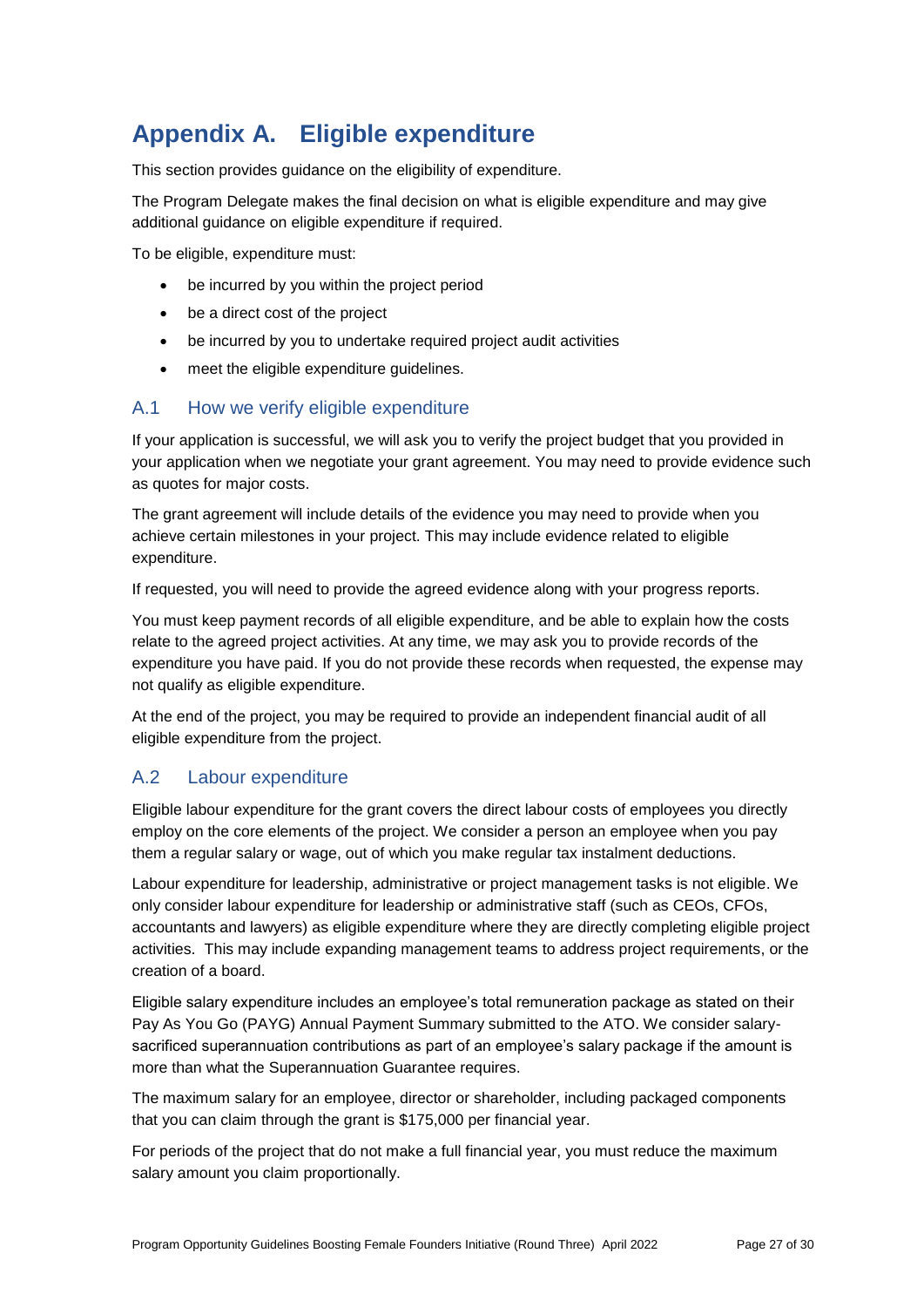You can only claim eligible salary costs when an employee is working directly on agreed project activities during the agreed project period.

# A.3 Labour on-costs and administrative overhead

You may increase eligible salary costs by an additional 30 per cent allowance to cover on-costs such as employer paid superannuation, payroll tax, workers compensation insurance, and overheads such as office rent and the provision of computers.

You should calculate eligible salary costs using the formula below:



You cannot calculate labour costs by estimating the employee's worth. If you have not exchanged money (either by cash or bank transactions) we will not consider the cost eligible.

Evidence you will need to provide can include:

details of all personnel working on the project, including name, title, function, time spent on the project and salary

ATO payment summaries, pay slips and employment contracts.

# A.4 Contract expenditure

Eligible contract expenditure is the cost of any agreed project activities that you contract others to do. These can include contracting:

another organisation

an individual who is not an employee, but engaged under a separate contract.

All contractors must have a written contract prior to starting any project work—for example, a formal agreement, letter or purchase order which specifies:

- the nature of the work they perform
- the applicable fees, charges and other costs payable.

Invoices from contractors must contain:

- a detailed description of the nature of the work
- the hours and hourly rates involved
- any specific plant expenses paid.

Invoices must directly relate to the agreed project, and the work must qualify as an eligible expense. The costs must also be reasonable and appropriate for the activities performed.

We will require evidence of contractor expenditure that may include:

- an exchange of letters (including email) setting out the terms and conditions of the proposed contract work
- purchase orders
- supply agreements

invoices and payment documents.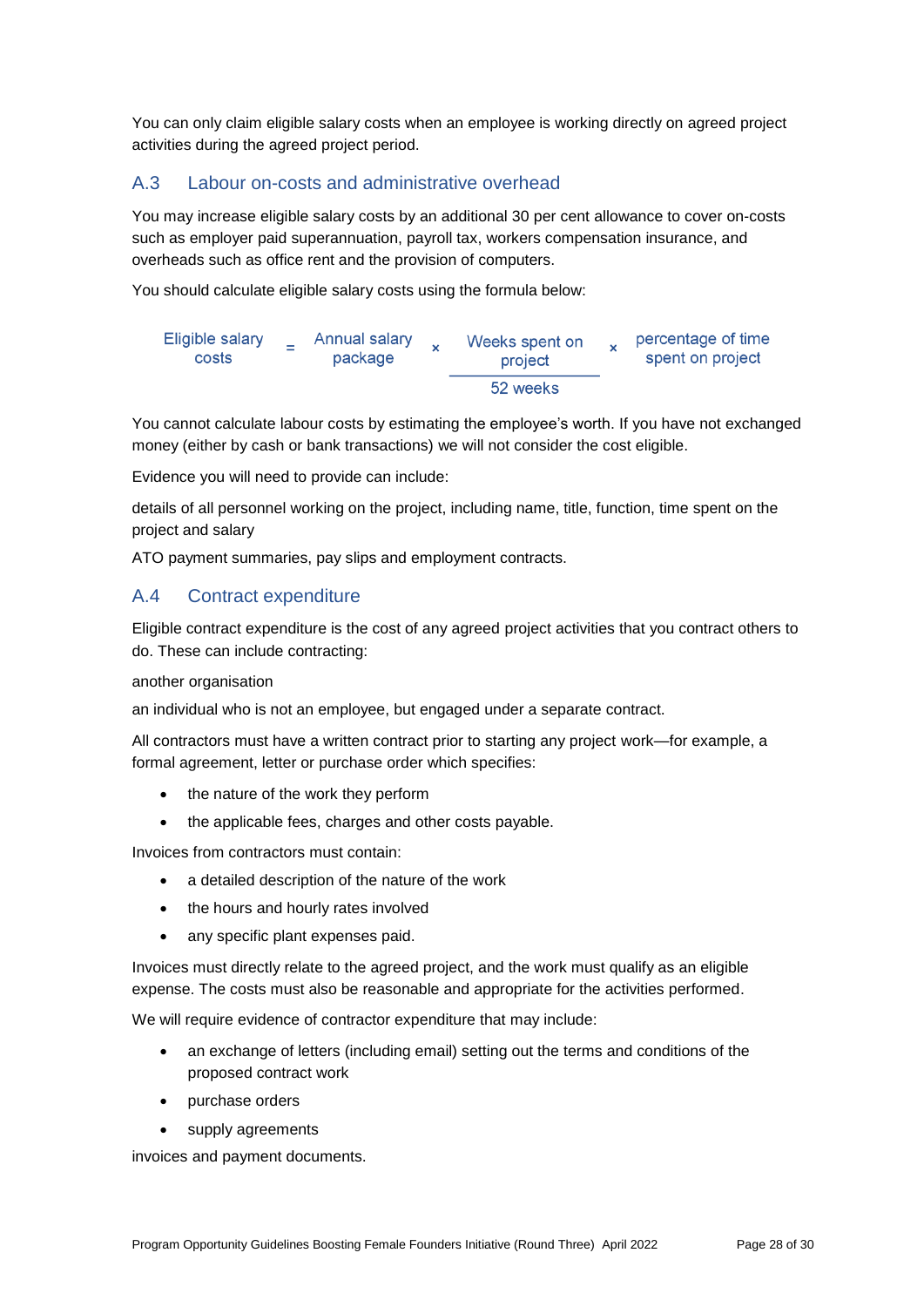You must ensure all project contractors keep a record of the costs of their work on the project. We may require you to provide a contractor's records of their costs of doing project work. If you cannot provide these records, the relevant contract expense may not qualify as eligible expenditure.

# A.5 Travel and overseas expenditure

Eligible travel and overseas expenditure may include:

- domestic travel limited to the reasonable cost of accommodation and transportation required to conduct agreed project and collaboration activities in Australia
- overseas travel limited to the reasonable cost of accommodation and transportation required in cases where the overseas travel is material to the conduct of the project in Australia.

Eligible air transportation is limited to the economy class fare for each sector travelled; where noneconomy class air transport is used only the equivalent of an economy fare for that sector is eligible expenditure. Where non-economy class air transport is used, the grantee will require evidence showing what an economy airfare costs at the time of travel.

We will consider value for money when determining whether the cost of overseas expenditure is eligible. This may depend on

- the proportion of total grant funding that you will spend on overseas expenditure
- the proportion of the service providers' total fee that will be spent on overseas expenditure
- how the overseas expenditure is likely to aid the project in meeting the program objectives.

Overseas travel must be at an economy rate and you must demonstrate you cannot access the service, or an equivalent service in Australia.

Eligible overseas activities expenditure is generally limited to 10 per cent of total eligible expenditure.

# A.6 Other eligible expenditure

Other eligible expenditures for the project may include:

- costs of acquiring technology including servers or machines to support scalability of your business
- reasonable fitout expenditure directly and specifically related to the project
- staff training that directly supports the achievement of project outcomes
- financial auditing of project expenditure (only if requested by us)
- costs you incur in order to obtain planning, environmental or other regulatory approvals during the project period. However, associated fees paid to the Commonwealth, State, Territory and local governments are not eligible
- contingency costs up to a maximum of 10 per cent of the eligible project costs. Note that we make payments based on actual costs incurred
- expenses additional to those routinely incurred during business-as-usual operations, directly attributable to the conduct of your project.

Other specific expenditures may be eligible as determined by the Program Delegate.

Evidence you need to supply can include supplier contracts, purchase orders, invoices and supplier confirmation of payments.